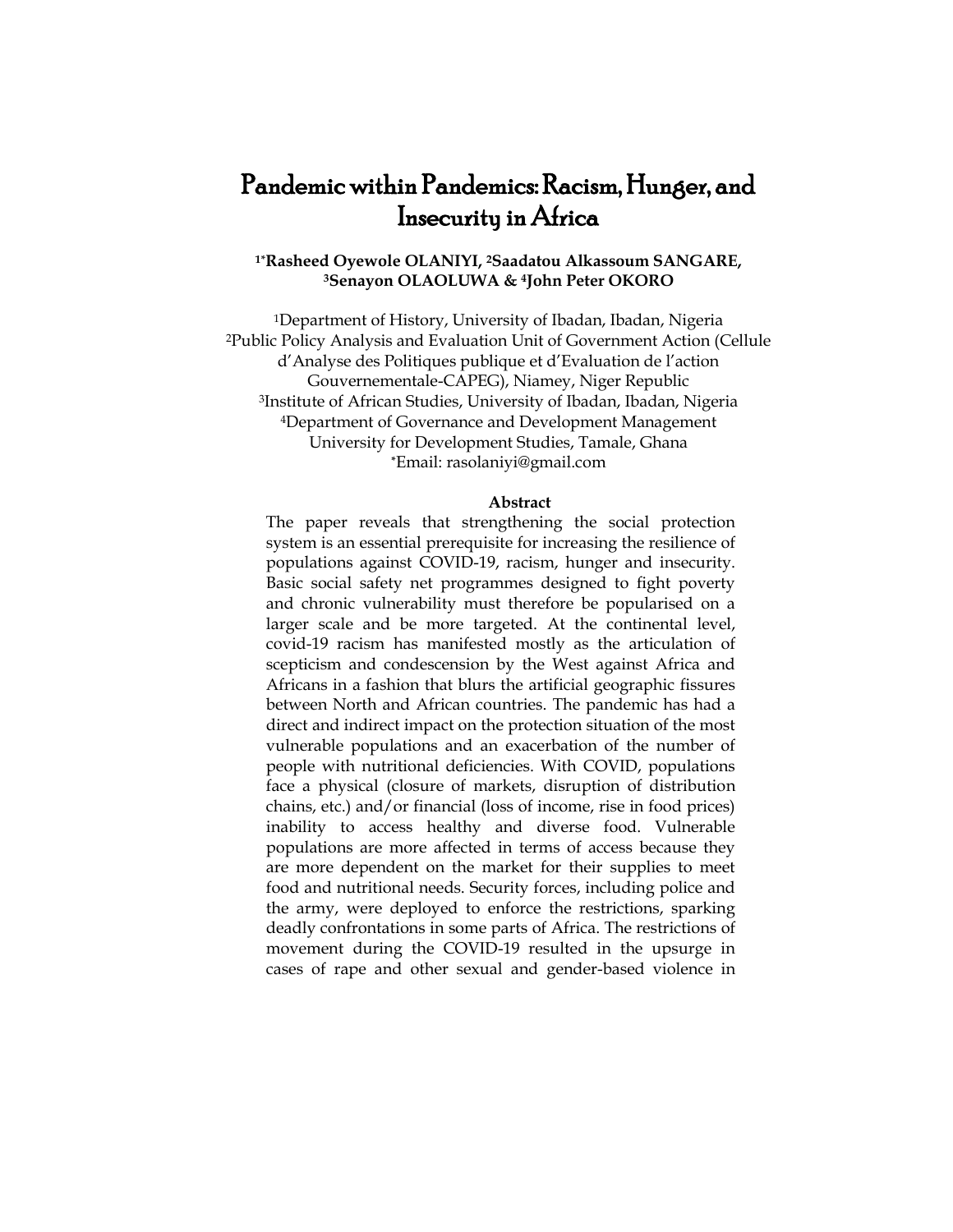#### 118 *R. O. Olaniyi, S. A. Sangare, S. Olaoluwa & J. P. Okoro*

Nigeria. It emphasized further that, while it has become crucial for governments to enforce lockdown measures during the pandemic, the rights of citizens must be guaranteed in accordance with national laws and international human rights conventions. Insecurity involved extra-judicial killings, Boko Haram and ISWAP insurgency, cult-related clashes and farmersherdsmen clashes. Many security personnel were also lost to the pandemic and terrorist attacks. Security forces should be more proactive in taming the scourge of terrorism, banditry and kidnappings that has threatened many vulnerable communities. Conflict resolution processes and peacekeeping should be reprioritised in order to achieve sustainable development. To this end, different official documents, research articles, archives, and other online reportages related to COVID-19, racism, hunger, and insecurity in Africa were reviewed to achieve the objective of this paper. Priority must be given to actions that would ensure renaissance, recovery and resilience in post-coronavirus era.

**Keywords:** Pandemic, racism, hunger, insecurity, recovery and resilience

## **Introduction**

Racism, hunger, and insecurity have been amplified COVID-19 pandemic globally (Elbaum, 2020). As nations grapple with measures to defeat the pandemic, many other issues of concern are being precipitated. These issues include racism, hunger, and insecurity which, of course, became pronounced during the lockdown measures adopted by many countries across the world. While issues of racism became more visible in America and other developed countries (where cases of White supremacy abound) (Elbaum, 2020), hunger and insecurity are known to be peculiar to developing countries. Therefore, this study is designed to holistically review the impact of COVID-19 on racism, hunger, and insecurity in Africa. The SDG 2 is targeted on ending hunger, achieving food security and improving nutrition and promoting sustainable agriculture by 2030. The first subsection (SDG2.1) states that by 2030 nations should end hunger and ensure access by all people, particularly the poor and people in vulnerable situations, including infants, to safe, nutritious and sufficient food all year round. Nevertheless, developing countries are faced with extreme hunger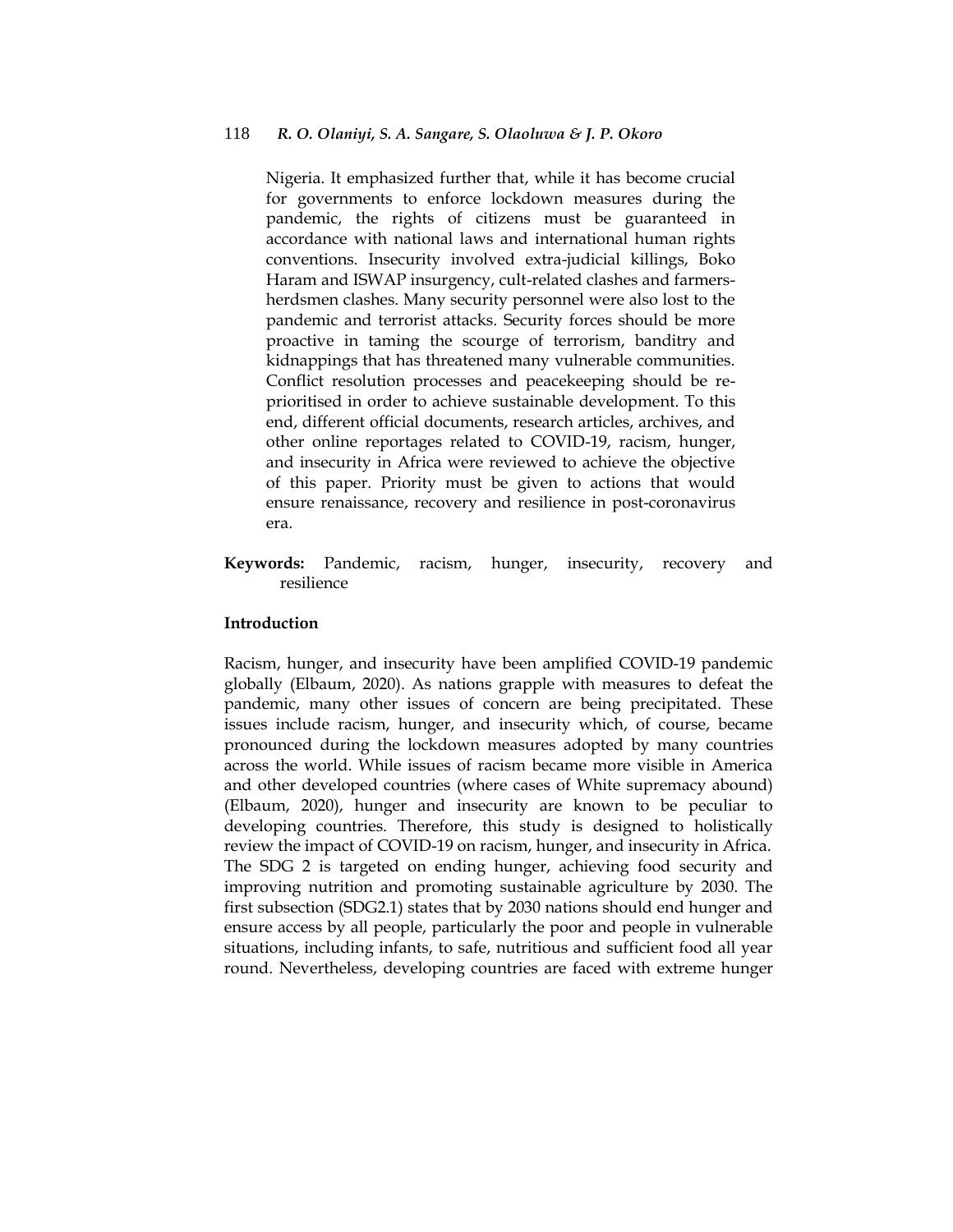that are often caused or compounded by bad governance, conflicts and climate change (Otekunrin *et al,* 2020).

However, reports show that, hunger has been on the increase in almost all sub-regions of Africa, which already precipitated prevalence of malnutrition up to a level of 22.8% in Sub-Africa and, to a lesser extent in Latin America (5.7%) and Southeast Asia (9.2%) in 2018 (FAO, IFAD, UNICEF, WFP and WHO, 2019). It has been documented that more than two billion people, mainly in low- and middle-income countries do not have regular access to nutritious and sufficient food (Ribeiro-Silva *et al*, 2020). Also, random access is noted to be a challenge for high-income countries, for example, 8% of North America and Europe are affected (Ribeiro-Silva *et al*, 2020). Availability of food notwithstanding, many individuals still suffer inequality in access, especially access to healthy diets (FAO, 2020), which has a high tendency to increase the number of people vulnerable to hunger in the face of COVID-19. In the year 2018, over 821 million people, 1 in 9 people, suffered from hunger globally. New estimates show that more than 130 million people can enter this category by the end of 2020 (UNICEF, 2020). In addition, the pandemic is also estimated to lead 49 million people to extreme poverty in 2020 (WFP, 2020), accentuating the immense challenge of reaching the Zero Hunger goal by 2030 (Ribeiro-Silva *et al*, 2020), including the Africa Agenda 2063.

In addition, sustainable development cannot be realised without peace and security; and peace and security will be at risk without sustainable development. The SDG 16 recognizes the need to: (1) build peaceful and inclusive societies that provide equal access to justice. (2) Be based on respect for human rights (including the right to development), effective rule of law and good governance at all levels and (3) on transparent, effective and accountable institutions. Factors which give rise to violence, insecurity and injustice, such as inequality, corruption, poor governance and illicit financial and arms flows, are addressed by the goal 16. While it is a recommendation to redouble efforts to resolve or prevent conflict and to support post conflict countries, COVID-19 has created a setback to achieving the goal.

To this end, different official documents, research articles, and other online reportages related to COVID-19, racism, hunger, and insecurity in Africa were reviewed to achieve the objective of this paper. Priority was given to actions that would ensure recovery and resilience in post-coronavirus era.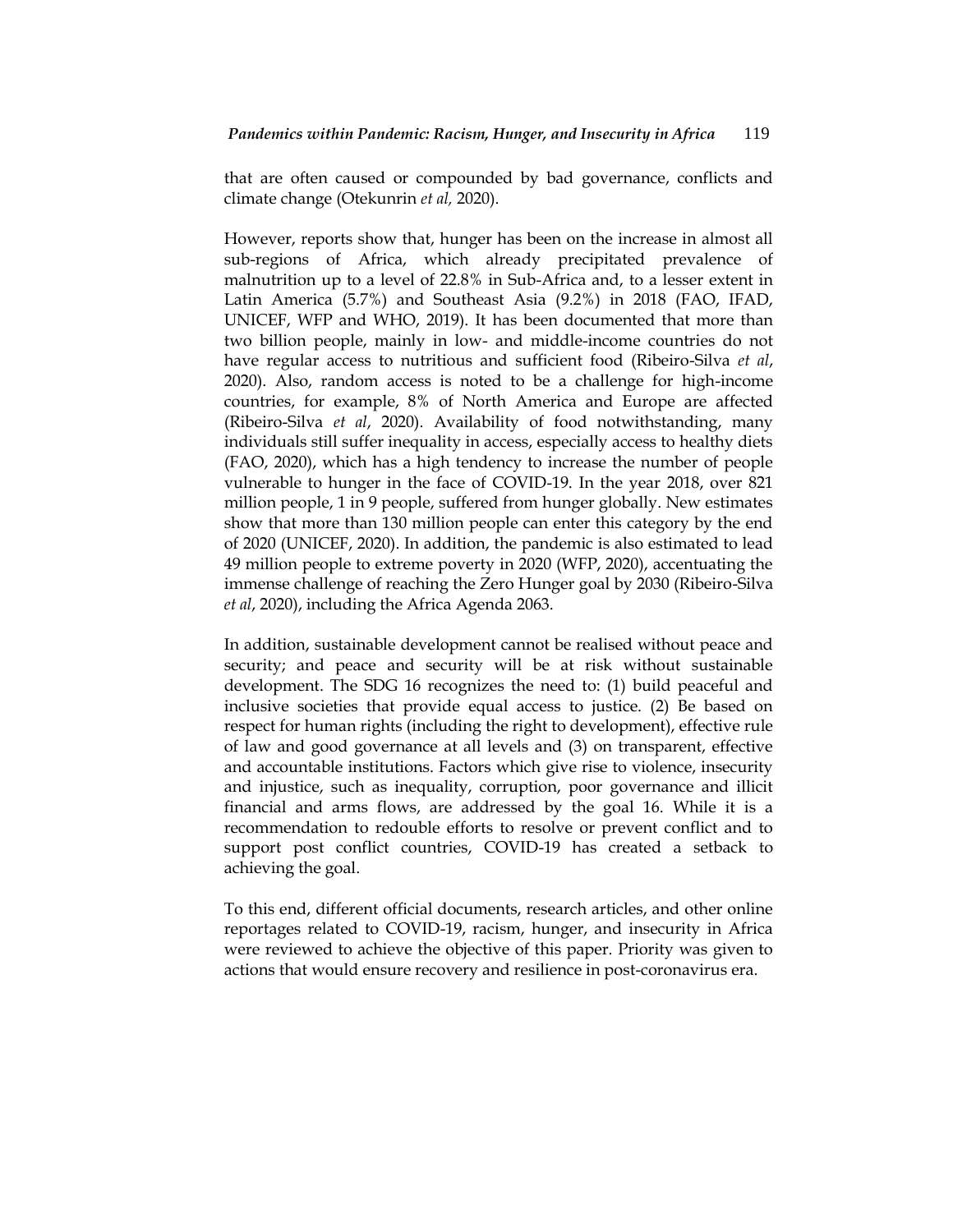#### **Racism**

Coming to grips with racism in the era of a pandemic such as covid-19 underscores the globality of human fragility. Therefore, it is important to acknowledge the inveterateness of the phenomenon in history as a cumulative reality. Such understanding facilitates a profound cognition about how the current dynamics of racism are evocative of global history in the past five centuries. Within this period, the racism of White Europe has taken an evolutionary dimension through which it has subtended the rest of human races.

In accounting for the enormity of White racism on the rest of the world, it is necessary to state that Africa, especially Black Africa, has been worst hit, being at the receiving end of the most demeaning of all treatments, beginning with the Atlantic Slavery (Yusoff, 2018). The disciplinary complicity of White racism against Africa has received critical attention in postcolonial scholarship (Thomas, 2013). Besides the textual practice that attempts a justification of the long temporal stretch of the Atlantic Slavery in which Africa lost both its human natural resources, colonialism served as the continuation of the order in a rather subtle form to extenuate the enormity of the racism against Africans. Striding the temporal stretch, one cannot but recall the complicity of Western philosophy represented by the racist assumptions of Friedrich Nietzsche, among others about the barbarism of Africans and the rationalization of slavery and colonialism against them (Bernasconi, 2017).

Besides, the widely held view about the culpability of Anthropology in the discourse of White racism against Africa, Yusoff (2018: xiv) notion of "A billion Black Anthropocenes" pointedly underscores another instance of disciplinary racism in what she terms "White Geology". This is precisely because of the blurring of the line between the human and the inhuman, making it possible to extract humans as slaves the same way gold was extracted and taken to the West. Such analogical insight draws attention to the seriousness of racism and how it succeeded in the forced migration and scattering of Africans into what is generally today referred to as the farflung African Diaspora. The remnant of human and natural resources on the continent in the post-colonial era has been subjected to all forms of imperialist strategies from the West. The pattern continues to substantially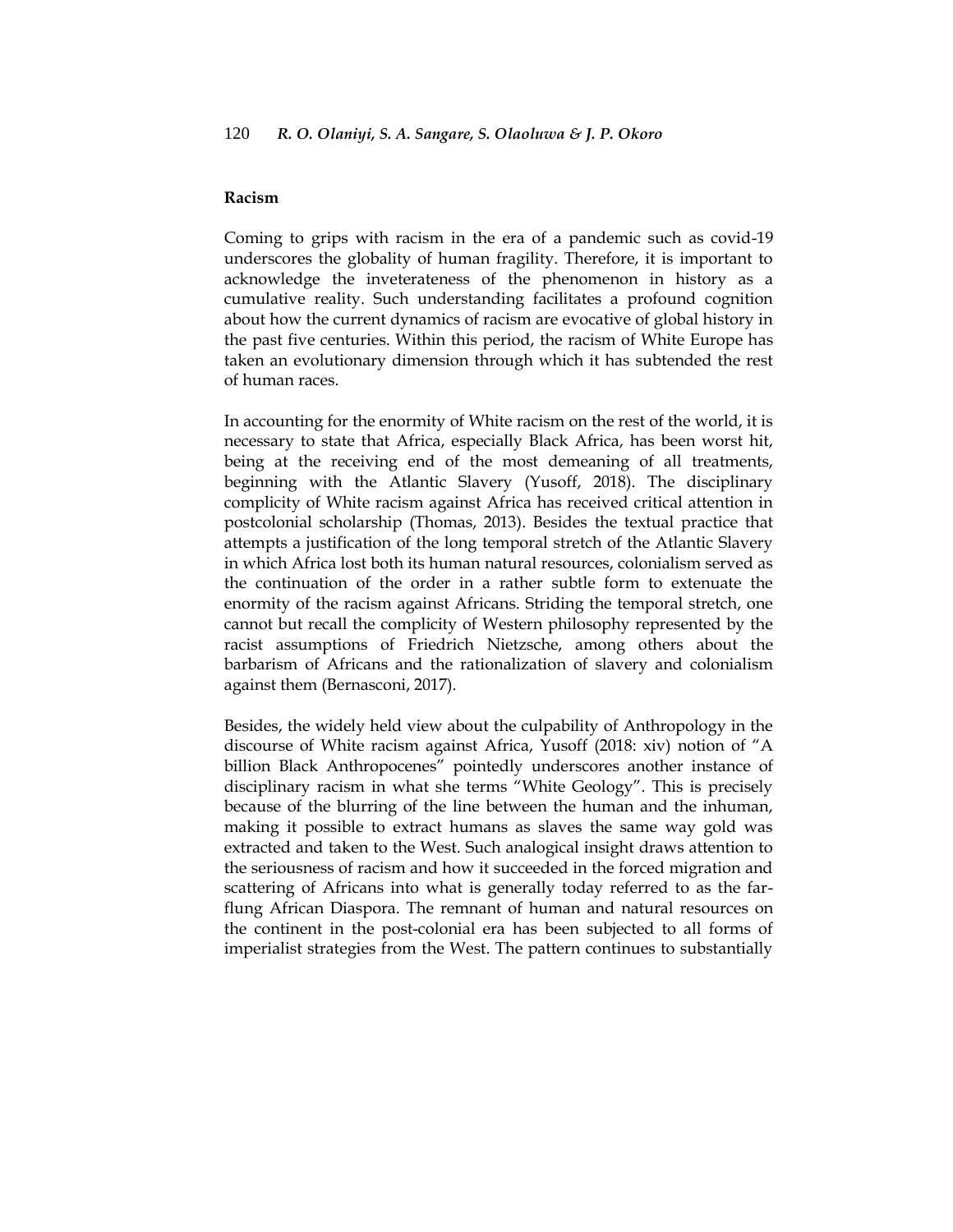explain why the struggle to break with the shackles of racism in Africa is an enduring challenge that Africa continues to deal with rather spindly.

A diachronic approach, such as the above, to the understanding of racism in relation to Africa, resonates with what Kwok (2020) has termed Covid-19 anti-racism and the necessity of "a postcolonial perspective on pandemic politics". Invariably, coming to terms with racism and how it has affected Africa in the era of covid-19 must take into account an insight that is both continental and supra-continental. Beginning with the latter, the challenge of racism faced by people of African and Black descent the world over during covid-19 is of extreme importance, considering that since 2003 the Diaspora has officially sat in the imagination of the continent as Africa's sixth region as declared by the African Union (AU). The influential journal *The Black Scholar* has recently published a special edition on "Voices of Black Girls in Sister Mentors on COVID-19 and Racism" to explore the various dimensions of gender and racial discrimination suffered in the United States of America. This is instructive because the special issue reinforces the precipitation of racism against Blacks in during covid-19 and the double jeopardy of Black women.

At another level, work and social relations in the pandemic era have revealed a certain level of peculiar vulnerability of people of African and Black descent in the Diaspora, despite the claim that the pandemic has compelled a review of structures and systems that sustain racism to make workplace relations more antiracist (Frey, 2020). The issues underscore the invocation of the structural insider-outsider dyad of relations across the globe that has made both racism and the pandemic dangerously adumbrating realities (Klingberg, 2020).

At the continental level, covid-19 racism has manifested mostly as the articulation of animadversions, skepticism and condescension by the West against Africa and Africans in a fashion that blurs the artificial geographic fissures between North and Sub-Saharan Africa. It began with the apocalyptic prognosis of Melinda Gates whose corky certitude about the inevitability of mass African morbidity sent jitters down the spines of many on the continent (Okereke and Nielsen, 2020). Reckoning that the level of death and infection in the Global North had claimed thousands at the inception of the pandemic, despite otherwise sophisticated medical facilities and healthcare system, Gates in her conceited assumption simply nominated the entire African continent as the potentially worst off,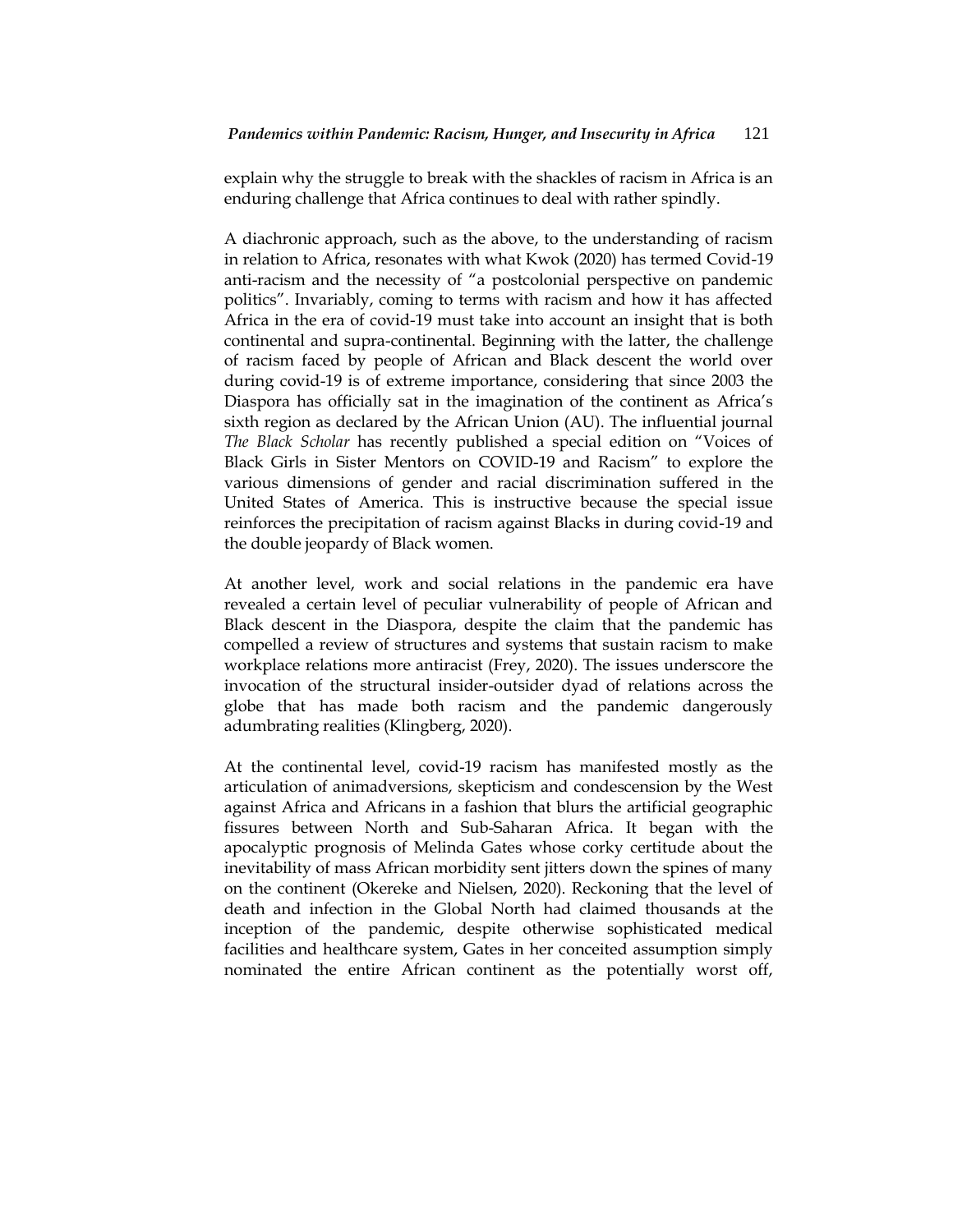projecting that Africans—from Cape to Cairo-- were bound to die in their millions. Although the projections were based on the actualities of Africa's medical challenges, the innuendoes of racism in the projections are apparent.

Related to such assumption is the cynicism that greeted the herbal response to the outbreak of the pandemic on the continent. The popularity of indigenous herbal remedies, especially in Africa goes against the grains of Western medicine, but the outcome has proven its efficacy, knowing for instance, that the high survival rate of the pandemic in a country like Nigeria, obtains essentially from herbal treatments at home, rather than at the authorized covid-19 approved isolation and treatment centres. Emergent data continues to prove the point about the transitional state of African societies, as many people in different parts of the continent are disposed to adopting herbal protocols in the treatment of covid-19 (Iwuoha *et al,* 2020). The derision and condescension that greeted the Malagasy covid-19 herbal cure is another instance of the intersection of covid-19 and racism, considering attempts by the West to summarily dismiss the efforts as unscientific.

As Tedros Adhanom Ghebreyesus, the Director-General of the World Health Organization, observed, such assumption is proof that "The hangover from a colonial mentality has to stop." It is in this sense that racism is arguably at the core of colonialism (Herszenhorn and [Barigazzi,](https://www.politico.eu/author/jacopo-barigazzi/) 2020: n.p.). Yet, the devastating causalities so far recorded around the world and the declaration of Africa as the least hit by the pandemic despite a second wave is a pointer to how the whole gamut of racism as a force standing in the way of African development has thrived over the centuries on sentimental rather than scientific assumptions.

In pushing the racist sentiments, various Western institutions and other scholastic outlets have tried to theorize why Africa is not as ravaged by the pandemic as the rest of the world. One such has been the "herd immunity" theory (McVeigh, 2020), which assumes that because Africans on account of their poverty live in close herds have developed a high level of immunity that explains why they are not as vulnerable as the rest of the world. By denying that Africans and their leaders have taken appropriate steps in stemming the tide of the pandemic and to record the best global outcome, Western racism is made most legible in its attempt to inscribe African agency in inertia and serendipity. Among such is the permission for herbal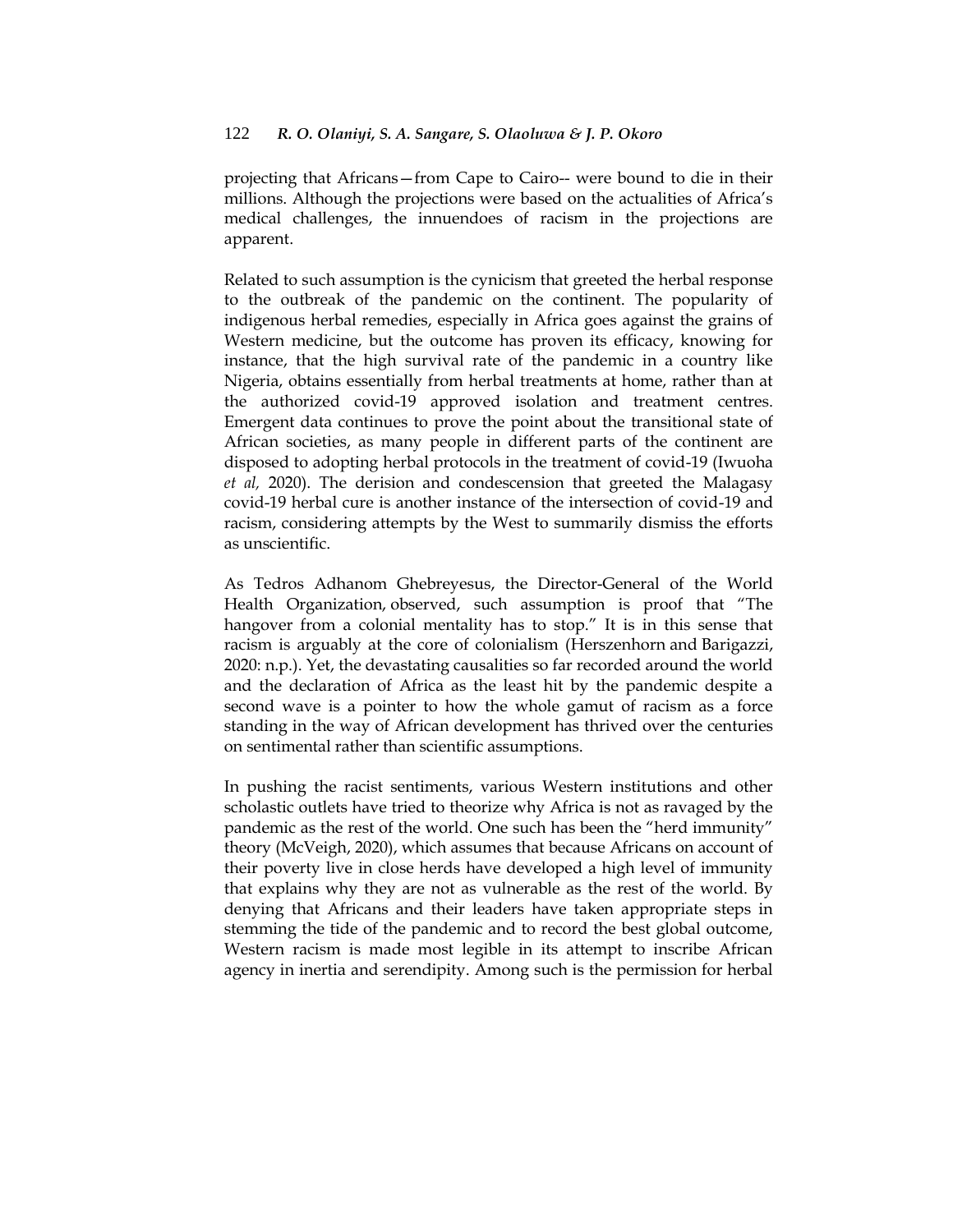remedies which have proven over the centuries to be efficacious in African response to pandemics and which African leaders and governments have admitted and granted use and trials at various levels (Iwuoha *et al,* 2020: 643).

Therefore, the overall best performance of African response to the pandemic that is apparent in the unexpected low death-rate and exceptionally high recovery level constitutes a strategic lesson on the inevitability of seeking endogenous solutions and paradigms to the articulation and implementation of African development. The subjugation of the continent to Western imperialism in the past 500 years has operationalized racism as its most potent tool. Covid-19 offers a redemptive vista for African development by showing that seeking African solutions can lead Africa out of its present socio-economic quagmire without subjecting itself to the whims and caprices of Western paradigms that have consistently sought to keep the continent under. By refusing to take as absolute paradigms that are not reflective of African realities and imaginaries, much progress stands to be made and the African response to covid-19 is a sure first and iconic step towards the recovery of African and Black integrity. The approach is a profoundly strategic model of selfreliance for a continental development paradigm shift with prospects for global resonances. This much is the case, just as the appropriation of other developmental best practices from other continents would be in order.

## **Famine and COVID: exacerbation of an already critical nutritional situation**

With millions of people already plunged into poverty and famine, developing countries like Niger risk seeing their efforts dashed by the COVID-19 pandemic. According to the United Nations, the number of people affected by the pandemic could double from 265 million people to nearly 5oo million. The causal factors would come from the measures taken by the government to fight against the pandemic such as limiting the movement of food and people or the interruption of food chains, resulting in shortages and rising prices of food. According to the FAO, stunting affects 75 million children under 5 and wasting 17 million children.

However, the extent of these measures differs from one country to another, hence the need for a case-by-case analysis to understand the likely effects on hunger.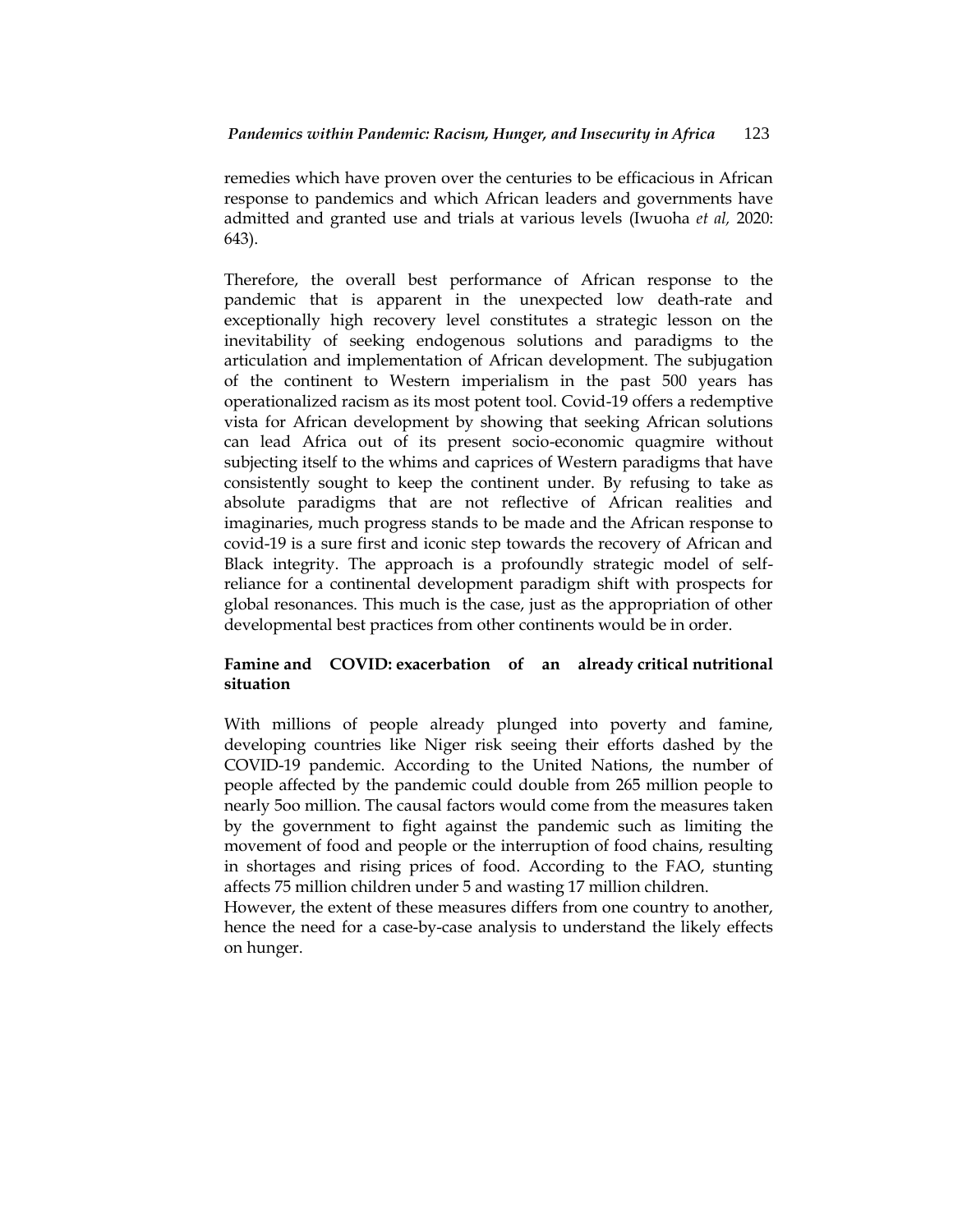In this paper we examine the specific case of Niger, a developing country ranked among the countries most affected by hunger and famine. Indeed, the disruption of livelihoods contributes to increasing the vulnerability of millions of people already facing poverty, in a country where a large part of the rural population still lives in a situation of chronic food insecurity. Empirical research on food crises has been refocused on the course of the crises of 2005 and 2010 in Niger (Michiels *et al*., 2007; Michiels *et al*., 2011) and on understanding the recurrence of crises with its nutritional dimension of food security.

The analysis refocuses on how the COVID pandemic could worsen the number of nutritionally deficient vulnerable based on trend analysis. Since the effects of the COVID pandemic are ex-post effects, it does not offer a representation of the nutritional and food situation of Nigeriens after COVID, but rather informs about the consequences, trends and key issues that must be taken into account to avoid a major food crisis.

## **Hunger in Niger: a long-standing problem**

―Food security is achieved when all people, at all times, have economically, socially and physically access to sufficient, safe and nutritious food that meets their nutritional needs and food preferences to enable them to meet their needs. lead an active and healthy life" (World Food Summit, 1996).

In Niger, the nutritional status of vulnerable groups remains worrying given the recurrence of food crises (Michields, 2012). In fact, more and more, and in particular in recent years, rain fed crops (millet and sorghum), the basic food, are no longer sufficient to feed the population, which is growing rapidly (3.9%) (Michields, 2012). The country's economy is based on the rural agricultural sector which provides occupation for 80% of the population and contributes 43% of the Gross Domestic Product (GDP). However, rainfalls are random, generally in deficit one year out of three. The average production is stagnant and does not cover the food needs of a rapidly growing population. The reduction in cultivable land, the degradation and impoverishment of soils (lack of fallow), the still timid practice of irrigated agriculture (expensive and not practicable everywhere), constrain the coverage of nutritional and food needs.

Also, even in a good production situation, most farmers have to resort to the market to make up their deficit during the lean season. This reflects the characteristic of a monetized rural economy in which the production of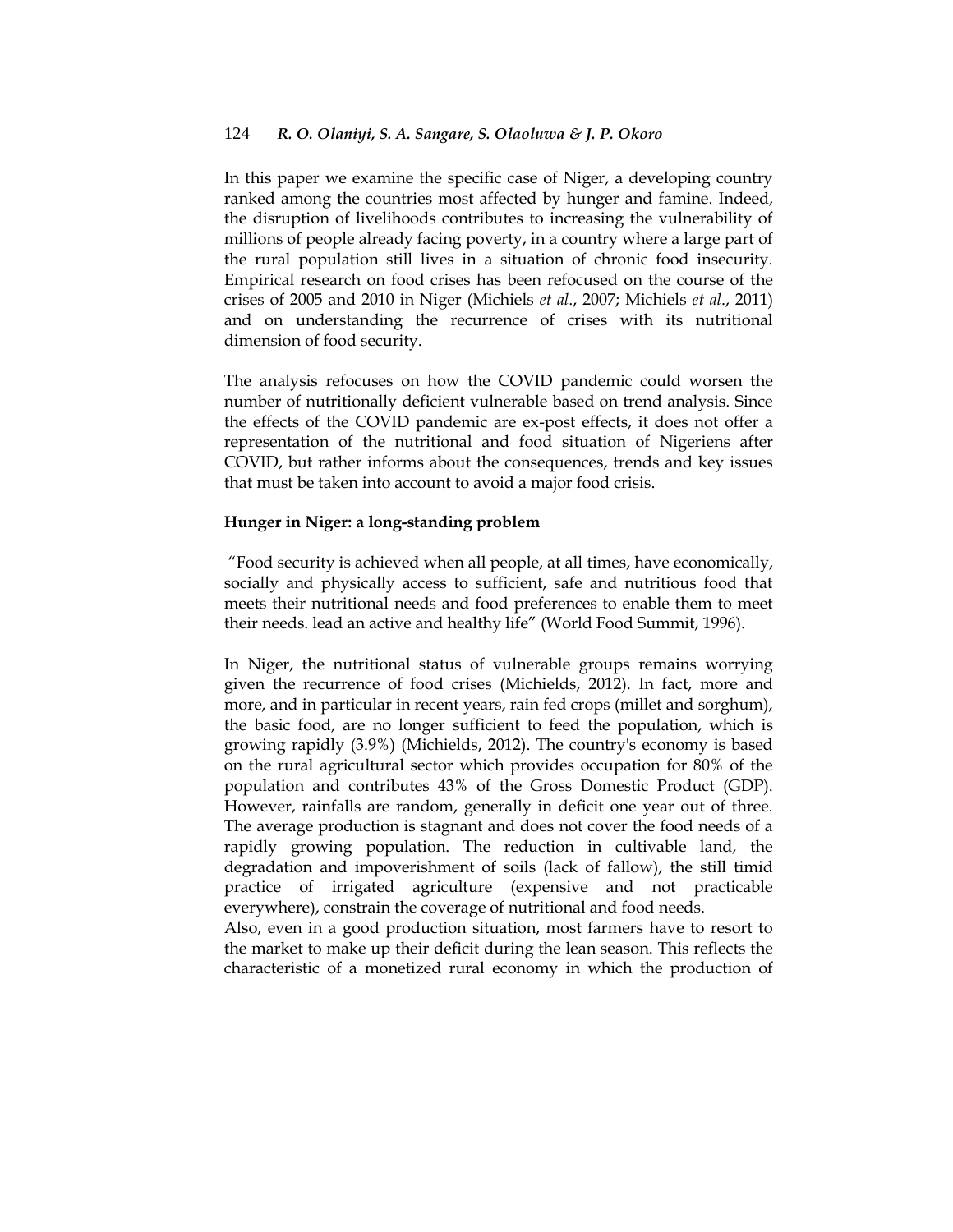food for own consumption is systematically associated with the search for additional resources, for all social strata. Under these conditions, even a simple surge in food prices can result in a nutritional crisis in case the peasants, with their usual incomes, are unable to obtain the necessary quantities to ensure the lean season.

In the past two decades, five major crises (2005, 2010, 2014, 2015) have been observed and the annual cereal production deficit has fallen only moderately (Michiels *et al,* 2007, 2011, INS, 2017). These cyclical food crises generally depend on climatic hazards and consequently end up exacerbating child malnutrition. According to past trends, the prevalence of acute malnutrition has changed very little in recent years, still fluctuating between 10 to 15% corresponding to a serious situation according to the WHO classification scale.

## **Table 1: Nutritional status of children under 5**

| Evolution of child malnutrition in Niger from 1992 to 2017 |                                                                  |                |             |                 |             |             |                    |       |                        |
|------------------------------------------------------------|------------------------------------------------------------------|----------------|-------------|-----------------|-------------|-------------|--------------------|-------|------------------------|
|                                                            | <b>EDSN</b>                                                      | <b>EDSN</b>    | <b>ENSE</b> | <b>ENSE</b>     | <b>EDSN</b> | <b>ENSE</b> |                    |       | <b>ENSE EDSN EDSNV</b> |
|                                                            | March-                                                           | March-         |             | October October | January-    | May-        | June- March March- |       |                        |
|                                                            | <b>Iune 1992</b>                                                 | June 1998 2005 |             | 2006            | May         | June        | July               | -June | June                   |
|                                                            |                                                                  |                |             |                 | 2006        | 2007        | 2008               | 2012  | 2017                   |
| Chronic                                                    | 32.3%                                                            | $41.1\%$       | $50.1\%$    | 43.8%           | 50%         | 43.5%       | 39.3% 43.9%        |       | $43.4\%$               |
| malnutrition                                               |                                                                  |                |             |                 |             |             |                    |       |                        |
| Acute                                                      | 15.8%                                                            | $20.7\%$       | 15.3%       | 10.3%           | 10.3%       |             | 11.2\% 10.7\% 18\% |       | $15.3\%$               |
| malnutrition                                               |                                                                  |                |             |                 |             |             |                    |       |                        |
|                                                            | Source: Author from EDSN 2006, 2012 and 2017 EDSN 2006 2012 2017 |                |             |                 |             |             |                    |       |                        |

EDSN

In 2020, cases of acute malnutrition affected more than 900,000 children aged 6-59 months, including 396,539 cases of severe acute malnutrition. The situation is even more worrying in rural areas where the annual prevalence is almost one in two children (one third in urban areas). The factors involved are generally related to inadequate food intake, high prevalence of childhood morbidities, very high anemia levels, suboptimal Infant and Young Child Feeding (IYCF) practices, poor access to drinking water and poor hygiene and sanitation conditions.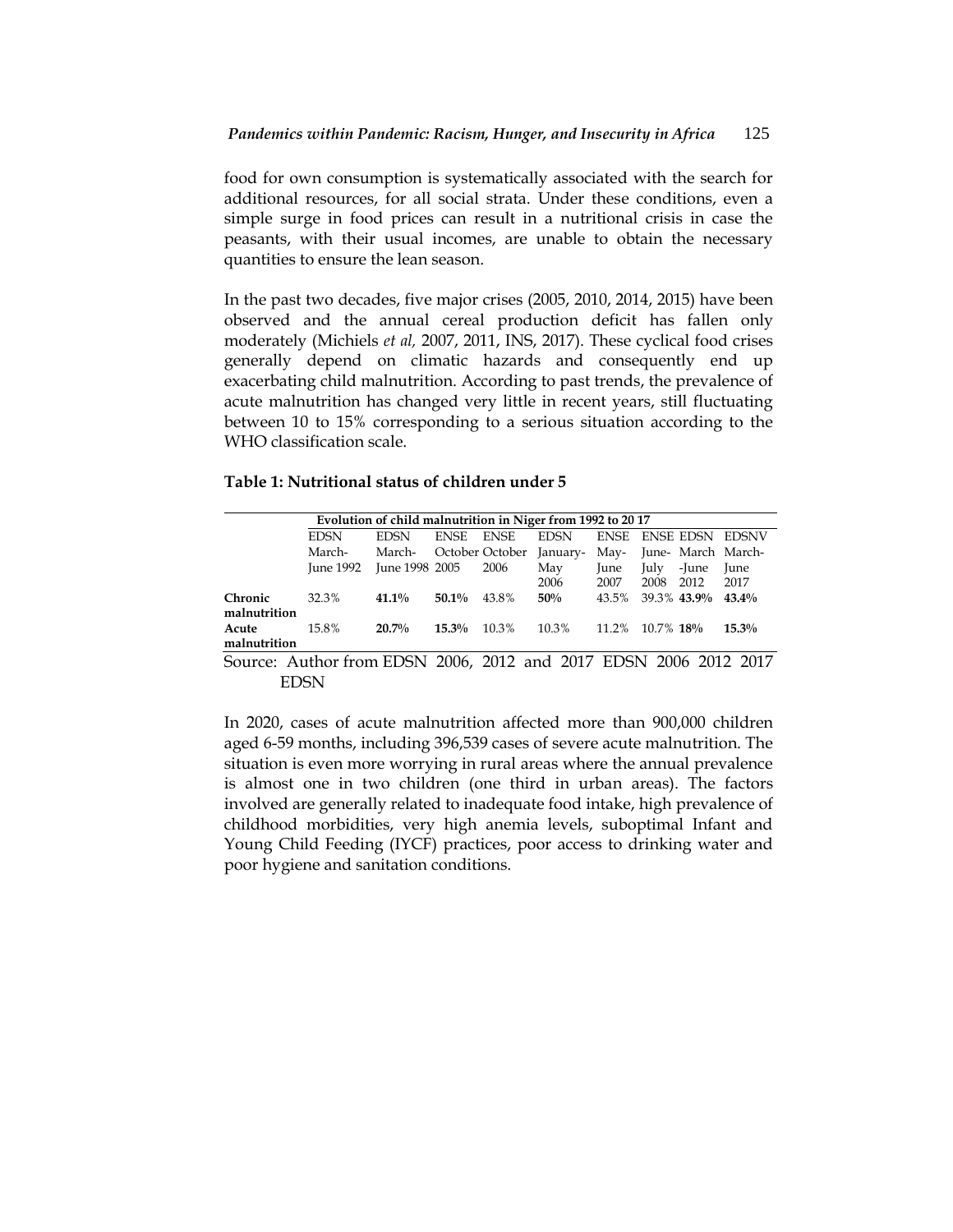



**Graph 1: Evolution of the prevalence of stunting from 2014 to 2019 (in%)** Source: Author

On the political level, the food and nutritional situation of Nigeriens is placed as a priority. As proof, the Constitution of 2010 included the right to food of Nigeriens among the rights and duties of the human person and food security was reaffirmed as a priority during the general policy declaration. Added to this is the ambition retained through the initiative "Nigeriens feed Nigeriens" and by setting up a High Authority for Food Security (HASA) "to reconcile emergency actions and long-term actions".

## **COVID-19, another threat to famine in Niger**

Since March 19, 2020, progressive measures aimed at limiting the spread of the COVID-19 pandemic have been taken by the Nigerien public authorities. These include among others the closure of land and air borders, the declaration of a state of health emergency throughout the country, the closure of entrances and exits to the city of Niamey placed in medical isolation. But the restriction of trade and the establishment of a curfew throughout Niamey from 6 a.m. to 7 p.m. appear to be the measures which most affect the economic activities of Nigeriens and consequently their food security. The pandemic has had a direct and indirect impact on the protection situation of the most vulnerable populations and an exacerbation of the number of people with nutritional deficiencies is to be feared.

The following analyse relies on observing past trends to identify similarities and discrepancies. Much like the 2010 crisis, the COVID crisis appears to stem from a process of impoverishment of rural households resulting in a crisis in access to food. Indeed, some of these measures constrain the access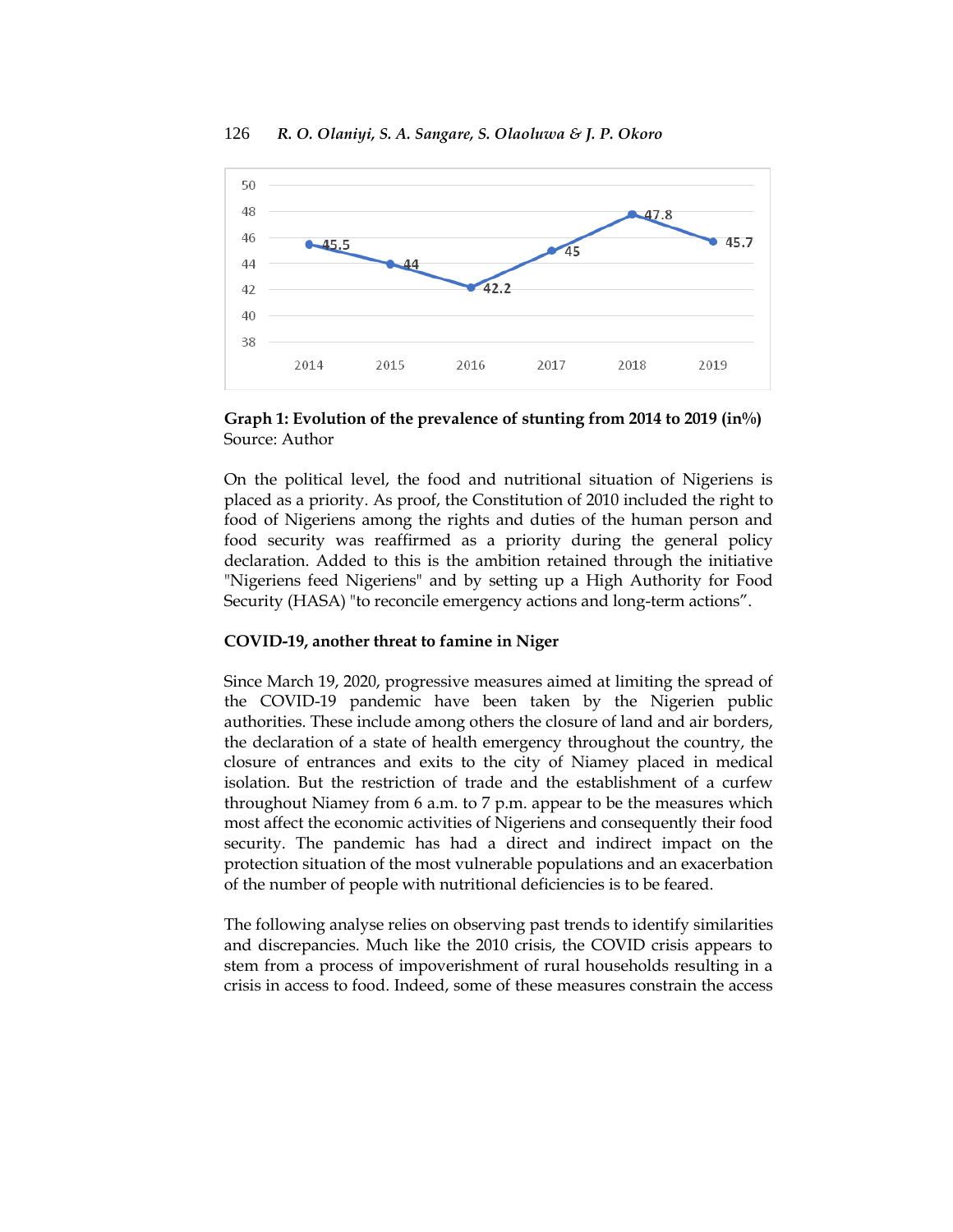to food products of more than 80% of the Nigerien population who depend on the market for their food. An analysis of the distribution of consumer spending by Nigerien households shows that they spend 40% of their income on food. The COVID pandemic is assimilated by its effects to a food crisis that impacts food supply and demand according to the four pillars of food and nutrition security: availability, access, use and stability.

The food crises which have followed one another in the past were mostly linked to a problem of availability and followed poor rainfall. In the context of COVID, the establishment of such a link would result from the contraction of imports, the fall in production, the fall in food aid or the unavailability of agricultural labor for cause of illness. In Niger, the availability of cereals on the markets is ensured by commercial imports exempt from bans on the movement of goods and people in connection with COVID19. However, they are still down compared to the five-year average, following the closure of the border with Nigeria in August 2019.

In addition, considering access to food products, several transmission channels can be considered to assess the impact of the COVID pandemic on the food security of populations. With COVID, populations face a physical (closure of markets, disruption of distribution chains, etc.) and/or financial (loss of income, rise in food prices) inability to access healthy and diverse food. Vulnerable populations are more affected in terms of access because they are more dependent on the market for their supplies to meet food and nutritional needs. The groups that are mainly affected are:

- Farm households who depend on the market to fill their production deficit;
- People who lose their jobs and depend on their wages to eat;
- People who have ceased their activities and who depend on this income to eat;
- People who depend on imported food;
- People whose meager resources do not allow them to support the rise in food prices; and
- Vulnerable women who have lost their business as a result of the curfew measures.

The effects of the physical or financial incapacity of populations can be understood through the analysis of household consumption expenditure, the imports of foodstuffs and the reduction of activities in general.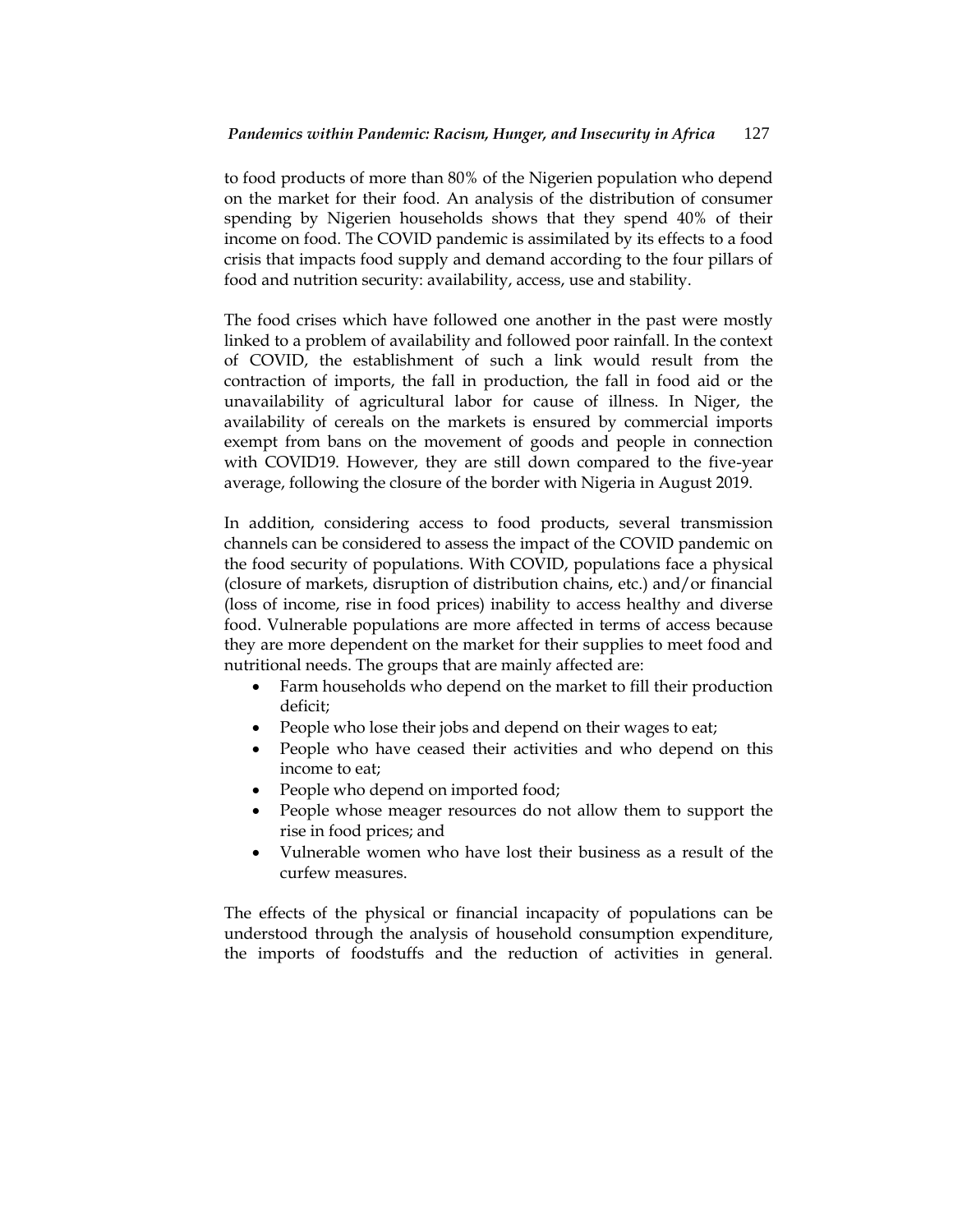However, in the absence of real statistics, one possibility is to refer to past crises by looking for points of similarity.



**Graph 2: Evolution of hunger indicators in Niger**

\* MAG : malnutrition aiguë globale ; MAS : malnutrition aigüe sévère CFi : consommation finale SOURCES: INS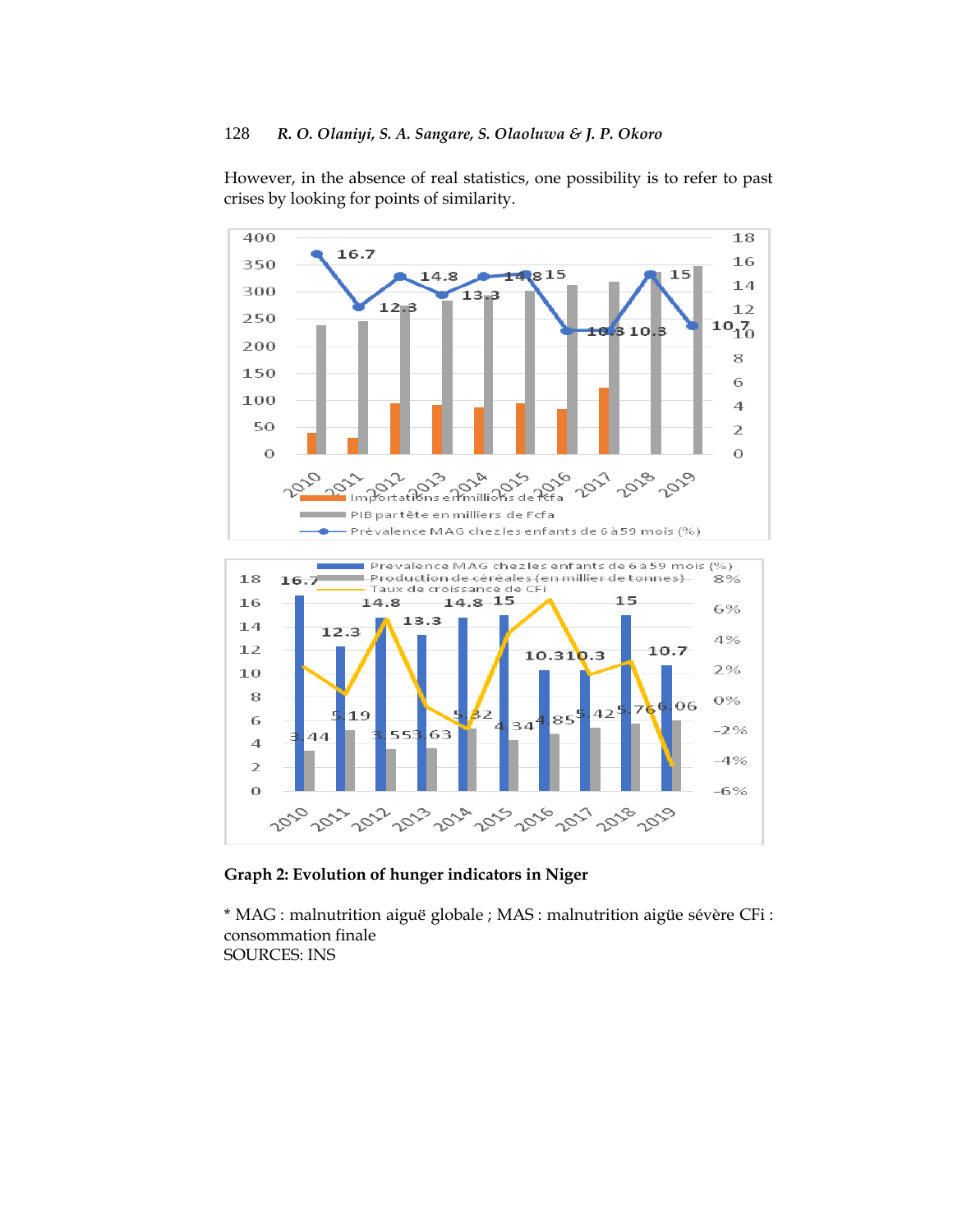The trends in global acute malnutrition and cereal supply over the period 2007-2019 reflect an average correlation between these two variables. The correlation coefficient is -53%, which shows that periods of drop in production correspond to periods of high risk of malnutrition. Restrictive measures to reduce the spread of COVID portend a reduction in production that would result from the absence of migrant workers. The 2020 response plan argues that the closure of borders in West Africa, including Niger, has strained the voluntary return and assisted reintegration program. This situation, combined with the rise in cereal prices, affects the purchasing power of the populations and can restrict the populations' access to adequate food. The COVID 19 measures seem also to impact overall wealth creation. The Government and its partners had estimated that the number of children suffering from severe acute malnutrition (SAM) would increase by 35% and the number of children suffering from moderate acute malnutrition (MAM) by 27%, with 533,384 cases expected for the SAM and 1,071,501 cases expected for MAM in 2020 (Niger, 2020, pp11).

## **Insecurity in the context of COVID-19**

The year 2020 witnessed further erosion of the global protection regime and security architecture in fragile African countries. While COVID-19 wrecked havoc in its wake, the long-standing crises continued to fester. Since its outbreak, Covid-19 is not the only plague posing threats to human security in Africa, various countries in the continent experienced escalated wave of sexual assaults and domestic violence, armed banditry, gang violence, kidnappings for ransom, extrajudicial killings and human rights abuses. Incidents of repression by security forces have driven public outcry in Nigeria, Kenya, Senegal, Ethiopia, Niger Republic and South Africa. Police used checkpoints established to enforce movement restrictions as an opportunity to request bribes. Data collected at checkpoints in West African countries showed that illegal taxation had jumped by 50% (Favaro, 2020). Arising from the lockdowns, Covid-19 protocols and travel restrictions; counter-terrorism, conflict management and prosecution of criminals suffered significant setback.

#### **Extrajudicial killings and human rights abuses**

The enforcement of the lockdown during COVID-19 pandemic led to breakdown of law and order characterised by extra-judicial killings, extortions and human rights abuses. Indeed, violent and punitive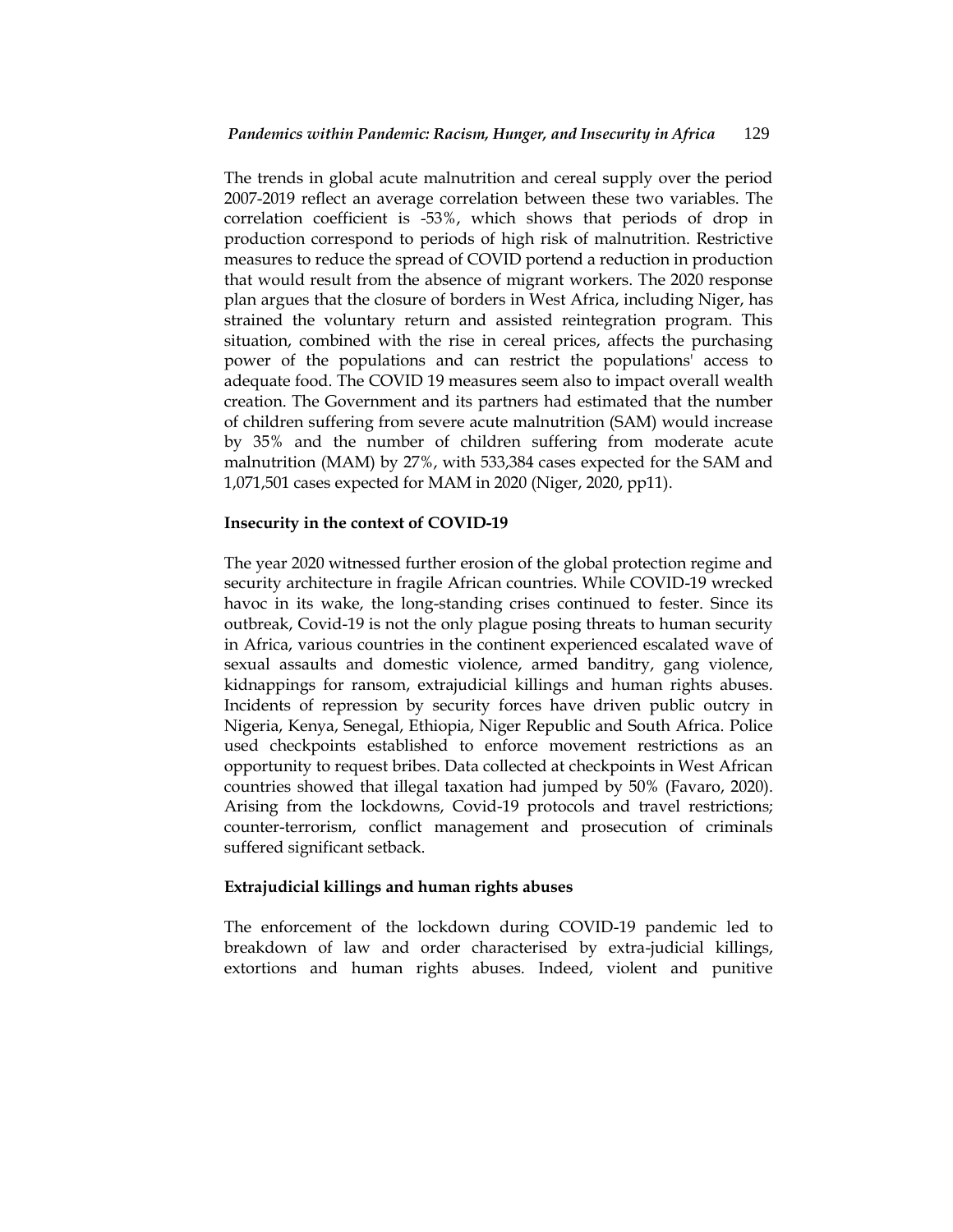enforcement of lockdowns and public health measures undermined trust rather than support compliance to the COVID-19 protocol. On 15th March, three people were killed by security forces in the Niger Republic with claim that they violated the anti-government protest law which was extended due to the COVID-19 scourge (Crisis Group, 2020). The National Human Rights Commission reported it received 231 complaints of rights violations perpetrated by security forces in Nigeria between April and May, 2020 (NHRC, 2020). The cases included: extra-judicial killings, torture, inhumane and degrading treatment, violation of right to freedom of movement, unlawful arrest and detention, unlawful seizure/confiscation of properties, extortion, sexual and gender-based violence to discrimination in the distribution of COVID-19 related relief items (NHRC, 2020).

During the pandemic, the National Human Rights Commission applied its normative and rule-making mandate to issue guidelines and advisory opinions to national and state governments on protecting the human rights of vulnerable groups in the COVID-19 response. These include: The Standard Minimum Guidelines for Human Rights of COVID-19 Patients in Treatment Centres in Nigeria and the Advisory Opinion on the Protection of the Rights and Dignity of Almajiri Children in COVID-19 Response. The repatriation of Almajiri children by the Northern state governments was another issue of concern during the COVID-19 lockdown in Nigeria. It was a season of repatriation in the Northern part of Nigeria as the state governments saw Almajiri of different state of origin as threat to their states. Retaliation of the repatriation started after the Kano state government took the first turn. However, the federal government of Nigeria had guidelines for the movement of people during the COVID-19 lockdown, yet the respective state governments violated the guidelines and infringed on the human rights of the Almajiri by transporting them from one state to another in rickety trucks, without any clearly defined protocols. Security forces, including police and the army, were deployed to enforce the restrictions, sparking deadly confrontations in some parts of Nigeria. Between January 2017 and May, 2020, about 82 cases of torture and extrajudicial killings were perpetrated by SARS officers in Nigeria. In October 2020, the video of extrajudicial killing by a SARS officer went viral and culminated into the #EndSARS movement in Nigeria. At least 56 people were killed by security forces using excessive force. The Lekki shootings, which the government of Nigeria denied, attracted global condemnation.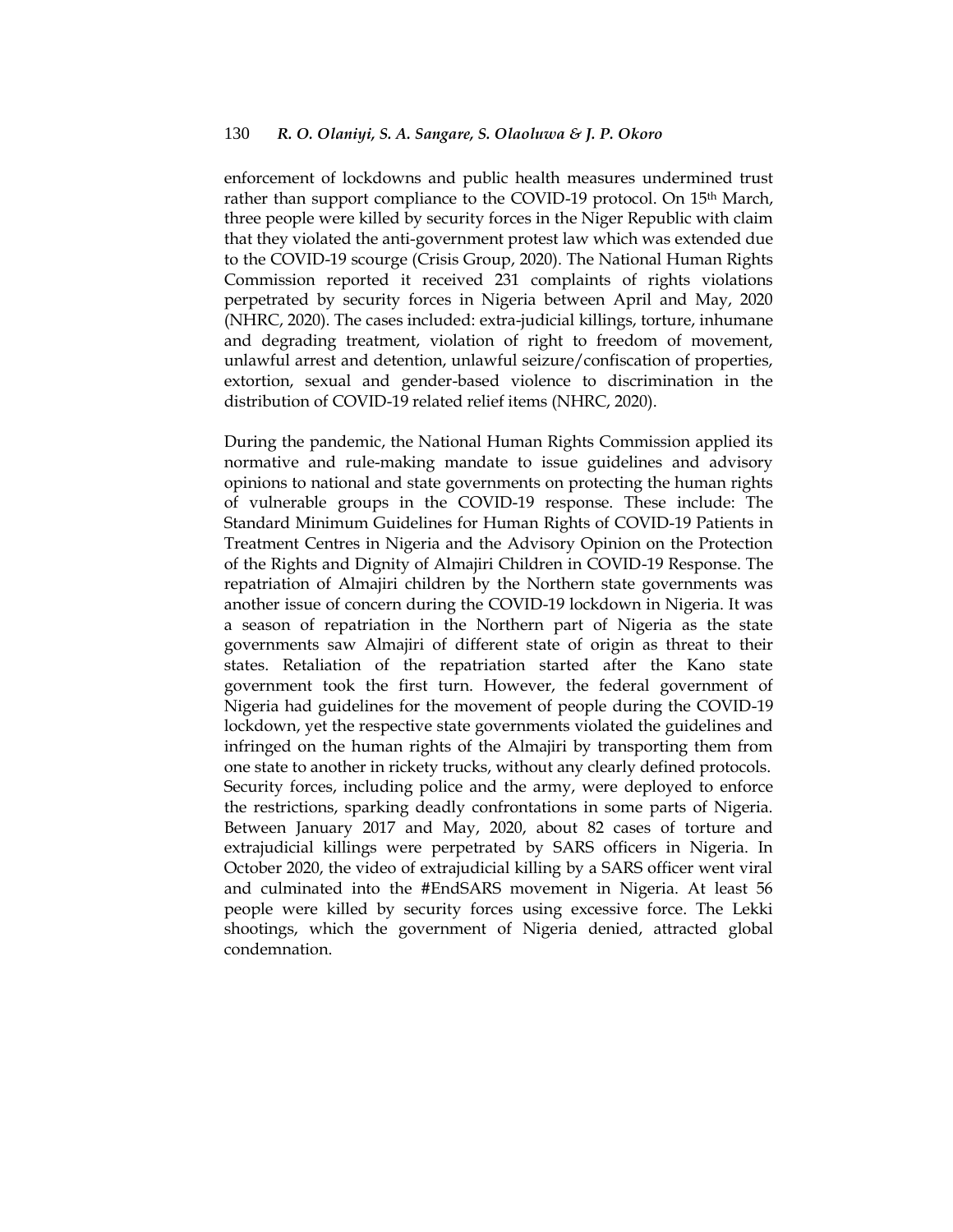In the imbroglio that followed across the country, an estimated number of 73 people, which included 22 policemen were killed. About 205 critical national security assets- mostly police stations, corporate facilities and private property were attacked burnt or vandalized (Olaniyi, 2020). Also, 71 public warehouses and 248 privately owned stores were looted in the course of the protests in 15 states and Abuja (Olaniyi, 2020). The states are Lagos, Edo, Delta, Oyo, Kano, Plateau, Osun, Ondo, Ogun, Adamawa, Kwara, Rivers, Abia, Imo, and Ekiti states, as well as Abuja.

## **Conflicts and militancy**

While COVID-19 has taken centre stage, conflicts have continued uninterrupted in many parts of Africa. Thus, some African countries faced the dual challenge of conflicts and the pandemic. The UN Secretary General Antonio Guterres' call was adopted by the UN Security Council, for a global ceasefire during the pandemic. The UN's plea on 10 April to treat war as a "non-essential activity" has fallen on deaf ears across Africa. Islamist militants in the Sahel and Mozambique have both carried out large-scale attacks to advance their interests. Nigeria combined the scourge of insecurity/conflicts in the face of COVID-19 pandemic (Idowu, 2020). In Lake Chad region, Boko Haram further launched attacks on military personnel, farmers, fishermen and traders. Similarly, Somalia's al-Shabab has launched further attacks.

In the era of COVID-19, conflict resolution processes and peacekeeping were deprioritised amid travel bans and budget cuts, opening space for militia groups in Libya, South Sudan and Central African Republic. Libya finds itself with the colliding emergencies of an escalating war and the outbreak of COVID-19. The collapse of healthcare system and the reduction of the humanitarian space due to travel and security restrictions have created a pandemic within a pandemic in the war-torn country. Many vulnerable groups were caught between conflict and COVID-19 (Piscitelli, 2020). The outcome is a compounding mixture of risk factors, including weak public health systems and strain on resources to combat both the pandemic and security concerns (Africa Centre, 2020). The links between COVID-19 and conflict should further provide impetus to the African Union's "Silence the Guns" initiative (Africa Centre, 2020).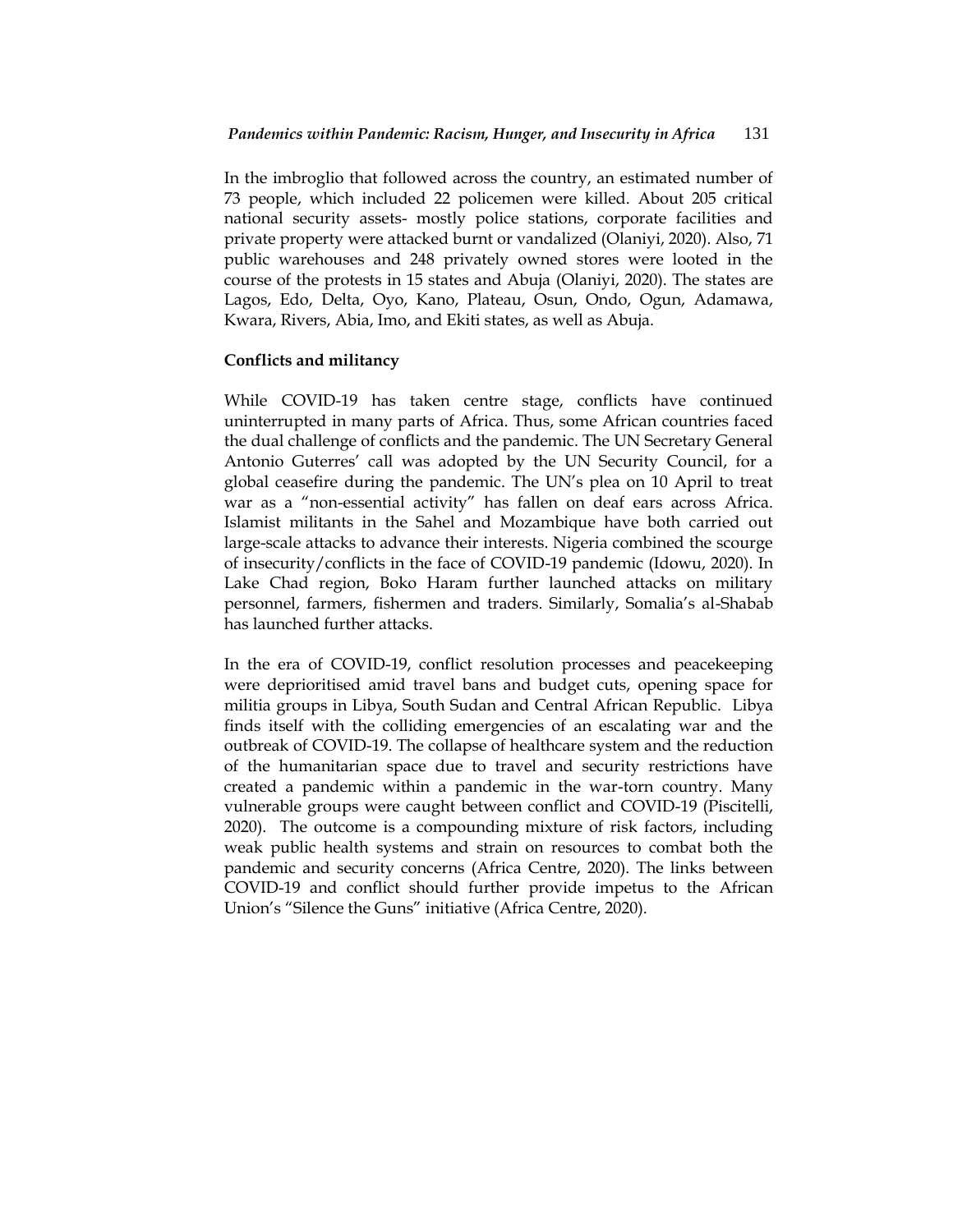#### **Criminality and COVID-19-specific criminal scams**

Criminal gangs adapted to life under coronavirus. With fewer victims out on the streets, murder rates apparently dropped by more than 70% in South Africa after the start of the lockdown on 26 March, 2020 and the outbreak has prompted gangs to call a truce. However, the picture is less positive in Nigerian cities, where the release of prisoners and lockdown hardships has caused petty crimes to rise.

Some COVID-19-specific criminal scams have emerged. For example, Kenyan police in early April warned of criminal gangs impersonating COVID-19 surveillance teams on door-to-door testing to conduct robberies. In South Africa, criminals have also posed as workers from the Department of Health to gain access to business and residences. Similar reports and warnings about scammers disguising as government or aid workers were reported in Nigeria as well. Economic stress further pushed crime rates upwards. Routine patrol was deprioritised in favour of enforcing curfews, increasing police response times (Favaro, 2020).

#### **Soaring rate of sexual assaults and domestic violence**

Nigerian police reported a total of 717 rape cases between January and May, a dramatic increase over the same period in 2019 but a small fraction of what broader statistics suggest: In Nigeria 25% of girls and 10% of boys report experiencing sexual assault before age 18, according to a [2014](https://www.unicef.org/nigeria/child-protection)  [UNICEF study](https://www.unicef.org/nigeria/child-protection) (Abrak, 2020). All the 36 state governors in Nigeria declared a state of emergency over the number of rapes and other sexual assaults. During the lockdown, the brutal rape and murder of a 22-year-old university student, Uwavera Omozuwa, in a Benin City church in June, 2020 sparked street protests and the Twitter [#WeAreTired.](https://twitter.com/hashtag/WeAreTired) Physical distancing measures, office and courthouses closures and movement restrictions during the global pandemic made it even more difficult for social workers and police to respond to cases.

In Anambra state alone, more than 80 cases of fathers allegedly raping their daughters were reported to the Federal Ministry of Women Affairs and Social Development between March and May, 2020. Eleven men were arrested in June for allegedly raping a 12-year-old girl in Jigawa state, in the northwestern part of Nigeria (Abrak, 2020). Gang rapes were equally reported.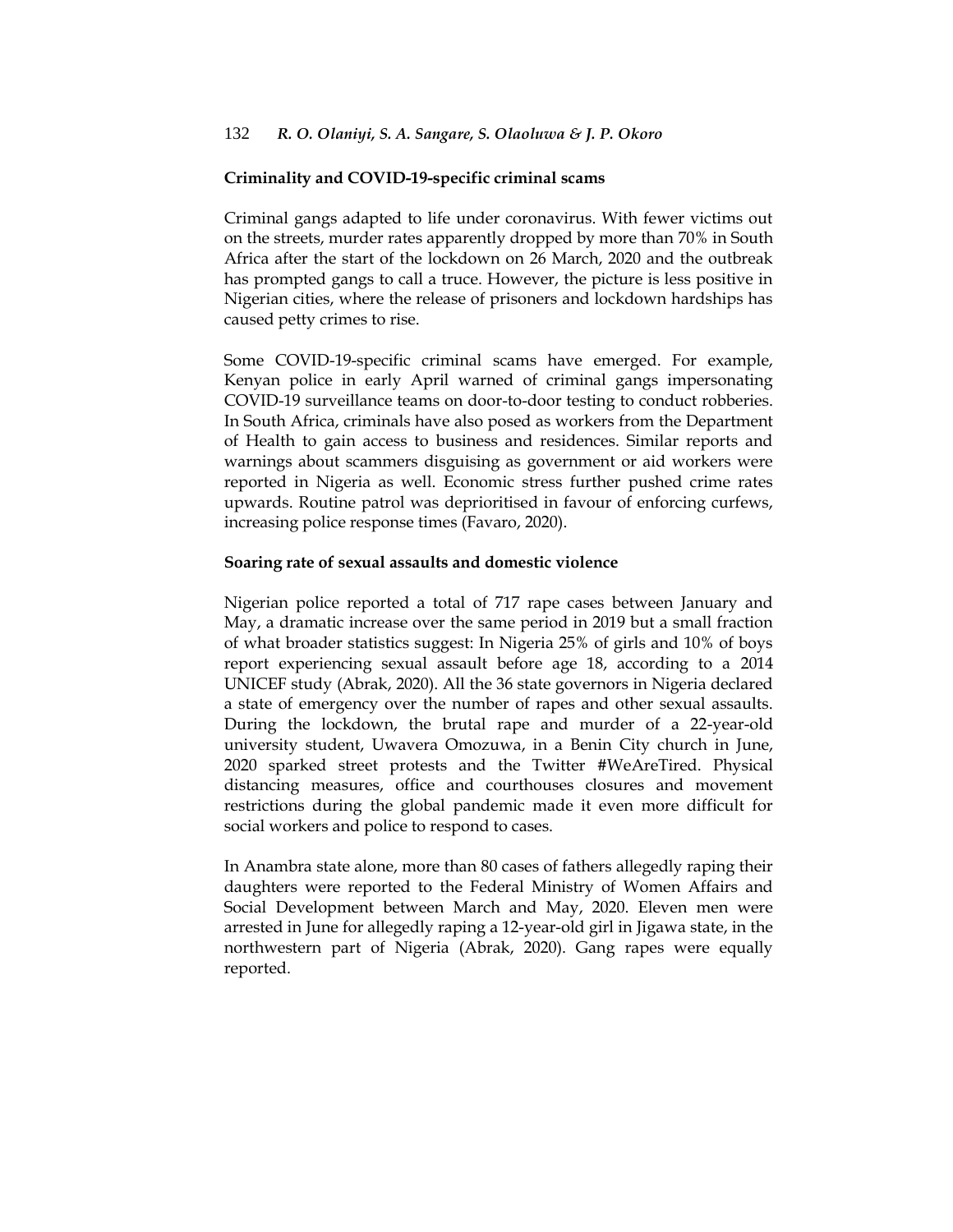#### **Killings, kidnappings and banditry amid COVID-19 pandemic**

As the world growl under the devastating pangs of COVID-19 pandemic, Nigeria continued to witness insecurity such as kidnapping, banditry, and killings with weak security responses. These criminalities further provoked inter-communal conflicts. From January 2020, Boko Haram insurgency, murderous activities of bandits, kidnappers and violence claimed more than 2,771 lives in Nigeria (Olaiya, 2020).

Many people have been abducted or went missing as they fled the attacks of bandits or Boko Haram terrorists. The eleven-year conflict between Boko Haram and the Nigerian security forces led to the disappearance of thousands of people in the rural areas of northeastern Nigeria. In 2014, Boko Haram abducted hundreds of people including Chibok schoolgirls in 2014. According to the International Committee of the Red Cross (ICRC) Nigeria has 23,000 out of 44,000 missing people in Africa. It is also the ICRC's highest number of registered missing people in any part of the world (Ewang, 2020). In the northwest of Nigeria, kidnappings for ransom have become a daily affair. Motorcycles riding armed bandits are using abandoned forest reserves and highways to kidnap and invade rural communities (Orjinmo, 2020). In June 2020, gruesome massacre in Borno State left over 80 people dead than the Covid-19 had done in three months. Most of the victims were young people. The unrelenting insecurity continued with the massacre of dozens of migrant farm workers in the rice fields of Koshobe, Borno State. About 349 people were killed and 290 kidnapped in violent attacks in November, 2020 alone. The insecurity involved extra-judicial killings, Boko Haram and ISWAP insurgency, cultrelated clashes and farmers-herdsmen clashes (Kabir, 2020).

As the outrage continued barely two weeks after, Boko Haram claimed it was behind the 11 December, 2020 abduction of hundreds of students at the Government Science Secondary School, Kankara in Katsina State. Many schools have also suffered from abduction of students, which created panic and closure of schools.

#### **Conclusion and Recommendations**

Strengthening the social protection system is an essential prerequisite for increasing the resilience of populations against Covid-19, racism, hunger and insecurity. Basic social safety net programmes designed to fight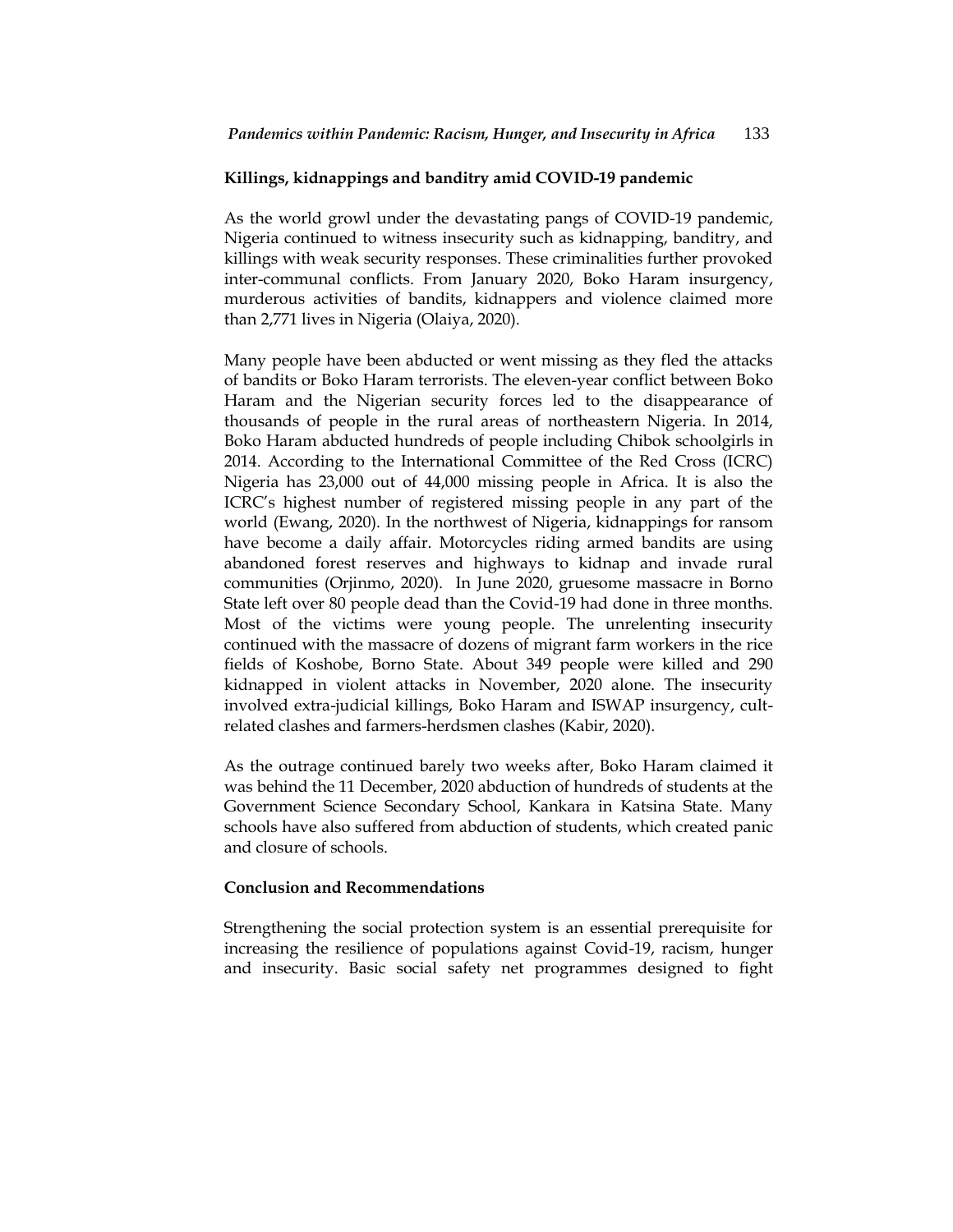poverty and chronic vulnerability must therefore be popularised on a larger scale and be more targeted. While it has become crucial for governments to enforce lockdown measures, the rights of citizens must be guaranteed in accordance with national laws and international human rights conventions. Security forces should be more proactive in taming the scourge of terrorism, banditry and kidnappings that has threatened many vulnerable communities. In the era of COVID-19, conflict resolution processes and peacekeeping should be re-prioritised. To get there, we need more peoplecentred resilient actions and pro-poor socio-economic reform programme.

## **References**

- Abatello, M. *et al.* (2020). Structural Racism in the COVID-19 Pandemic: Moving Forward, *The American Journal of Bioethics*, DOI: 10.1080/15265161.2020.1851808. Accessed 11-02-21.
- [Abrak, I](https://www.zenger.news/author/isaaclinusgmail-com/). (2020). Sexual Assault Rate Climbs during Nigeria Covid-19 Lockdowns—and Police Are Helpless to Intervene https:// www.zenger.news/2020/09/11/covid-19-lockdowns-drive-sexualassault-rates-up-in-nigeria-and-leave-police-helpless- to-intervene/ September 11, 202[0 Africa.](https://www.zenger.news/category/world/africa/)
- Adewale, I.H.A. (2020). "Reappraising Conflict Trends in Nigeria Amidst the COVID-19 Pandemic‖ Conflict Trends 2020/3 https:// www.accord.org.za/conflict-trends/reappraising-conflict-trendsin-nigeria-amidst-the-covid-19-pandemic.
- Bernasconi, R. (2017). Nietzsche as a Philosopher of Racialized Breeding. Ed. Naomi Zack. *[The Oxford Handbook of Philosophy and](https://www.oxfordhandbooks.com/view/10.1093/oxfordhb/9780190236953.001.0001/oxfordhb-9780190236953) [Race.](https://www.oxfordhandbooks.com/view/10.1093/oxfordhb/9780190236953.001.0001/oxfordhb-9780190236953)* DOI: 10.1093/oxfordhb/9780190236953.013.54.
- Clair, M., J.S. Denis (2015). *Racism, Sociology of.* International Encyclopedia of the Social & Behavioral Sciences, 2nd edition, Volume 19 [http://dx.doi.org/10.1016/B978-0-08-097086-8.32122-5\\_2](http://dx.doi.org/10.1016/B978-0-08-097086-8.32122-5_)015 Elsevier Ltd.
- Coronavirus: Security forces kill more Nigerians than Covid-19. [https://www.bbc.com/news/world-africa-523171961](https://www.bbc.com/news/world-africa-52317196)6 April, 2020 [https://www.crisisgroup.org/global/sb4-covid-19-and-conflict](https://www.crisisgroup.org/global/sb4-covid-19-and-conflict-seven-trends-watch)[seven-trends-watch](https://www.crisisgroup.org/global/sb4-covid-19-and-conflict-seven-trends-watch)
- DNPGCA, (2007). Plan National de Contingence, volet sécurité alimentaire et nutritionnelle. République du Niger, Cabinet du Premier Ministre, Dispositif national de prévention et de gestiondes crises alimentaires. [www.cic.ne/IMG/pdf/PNCSAN\\_version\\_finale\\_](http://www.cic.ne/IMG/pdf/PNCSAN_version_finale_%20fevrier_2008.pdf)  [fevrier\\_2008.pdf.](http://www.cic.ne/IMG/pdf/PNCSAN_version_finale_%20fevrier_2008.pdf)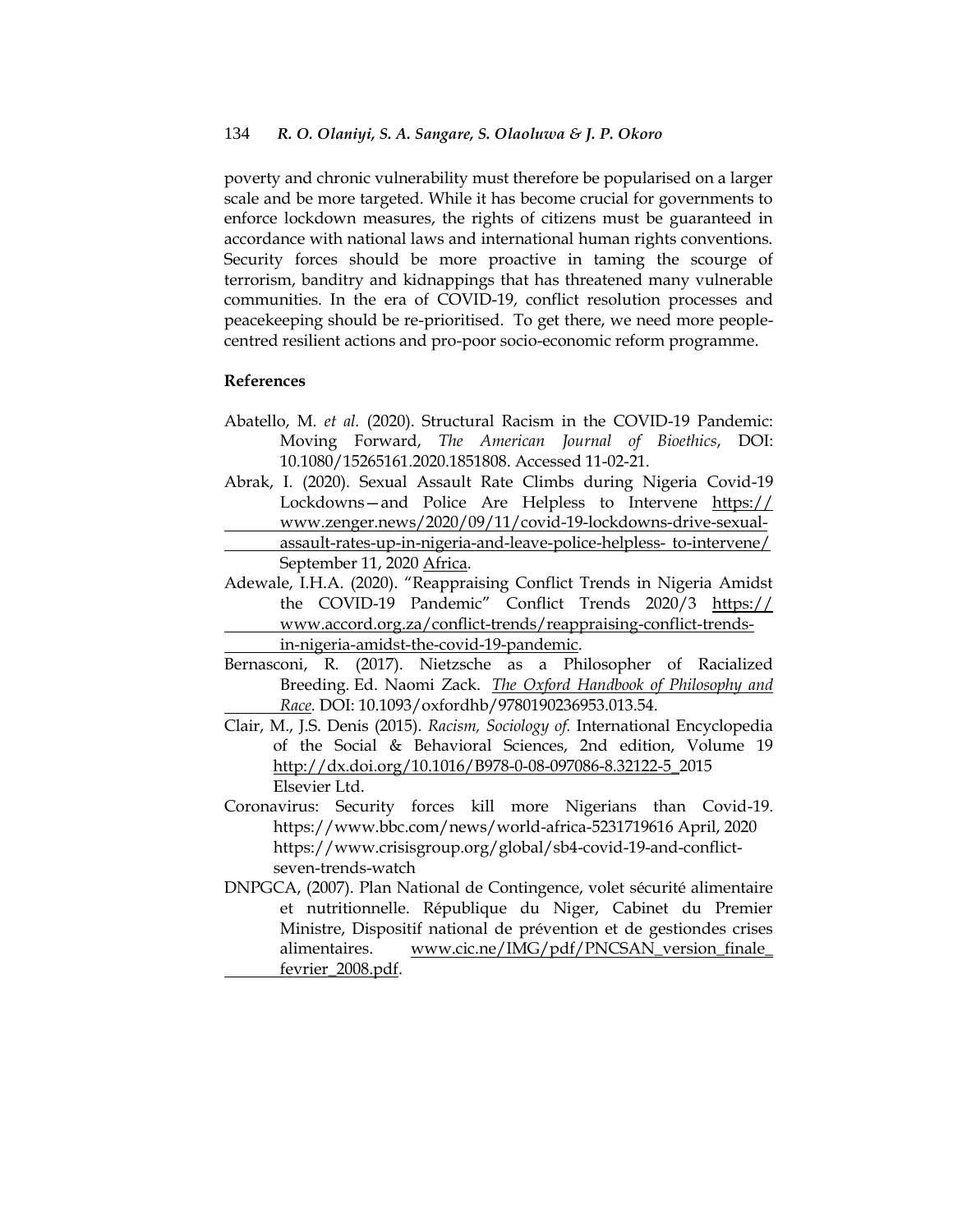- Egg, J., D. Michiels R. Blein and V. Alby-Flores (2006). Évaluation du Dispositif national de prévention et gestion des crises alimentaires du Niger durant lacrise de 2004-2005. Rapport principal. - République du Niger, Cabinet du Premier Ministre, IRAM. [www.cic.ne/IMG/pdf/ DNPGCA\\_ Iram\\_rapport\\_synthese.pdf.](http://www.cic.ne/IMG/pdf/%20DNPGCA_%20Iram_rapport_synthese.pdf)
- Elbaum, A. (2020). "Black Lives in a Pandemic: Implications of Systemic Injustice for End-of-Life Care,‖ *Hastings Center Report* 50, no. 3: 58-60. DOI: 10.1002/hast.1135.
- Ewang, A. (2020). "Nigeria's Rising Number of Missing Persons" Human Rights Watch. https: [www.hrw.org/news/2020/08/31/nigerias](http://www.hrw.org/news/2020/08/31/nigerias-rising-number-missing-persons)[rising-number-missing-persons.](http://www.hrw.org/news/2020/08/31/nigerias-rising-number-missing-persons)
- Favaro, T. (2020). COVID-19 the security impacts in Africa, 1 June 2020 https://www.controlrisks.com/our-thinking/insights/covid19-thesecurity-impacts-in-africa.
- Frey, J.J. (2020). Actively working to be more Antiracist in the Employee Assistance Field. *Journal of Workplace Behavioral Health* 35 (2): 69-79.
- Haley, A. *et al* (2012). "Neighborhood-Level Determinants of Life Expectancy in Oakland, CA," Virginia Commonwealth University, Center on Human Needs, September 2012, https://societyhealth. vcu.edu/media/society-health/pdf/PMReport\_Alameda.pdf.
- Herszenhorn, [D.M. and](https://www.politico.eu/author/david-herszenhorn/) J. Barigazzi (2020). Africa Visit by EU Officials Set off Coronavirus Super-spreader Fears. https://www.politico.eu /article/african-union-says-eu-visit-set-off-super-spreader-fears/; accessed 20-12-20.
- INS, (2010). Annuaire statistique des 50ans d'indépendance au Niger.
- INS, (2017). Comptes économiques de la Nation. Rapides 2017provisoires 2016définitifs 2013 – 2015.
- Iwuoha, Victor C., *et al* (2020). Glocalization of COVID-19 Responses and Management of the Pandemic in Africa, *Local Environment*, 25:8, 641-647.
- Kabir, A. (2020). "Insecurity: 349 Killed, 290 kidnapped in violent attacks across Nigeria in November- Report" Premium Times. 22 December, 2020. Premiumtimesng.com.
- Klingberg, T. (2020). More than Viral: Outsiders, Others, and the Illusions of COVID-19. *[Eurasian Geography and Economics](https://0-www-tandfonline-com.innopac.wits.ac.za/toc/rege20/current)* 61 [\(4-5\)](https://0-www-tandfonline-com.innopac.wits.ac.za/toc/rege20/61/4-5): 362-373.
- Kwok, H. (2020). Beyond the Anti-racist Reason: A Postcolonial Perspective on Pandemic Politics. *Health Sociology Review* 29 (2): 122-130.
- Manzo, M. *et al* (2017). Sous-nutrition chez les enfants de moins de 5 ans au Niger: évolution de 2005 à 2014. Cameroon Journal of Biological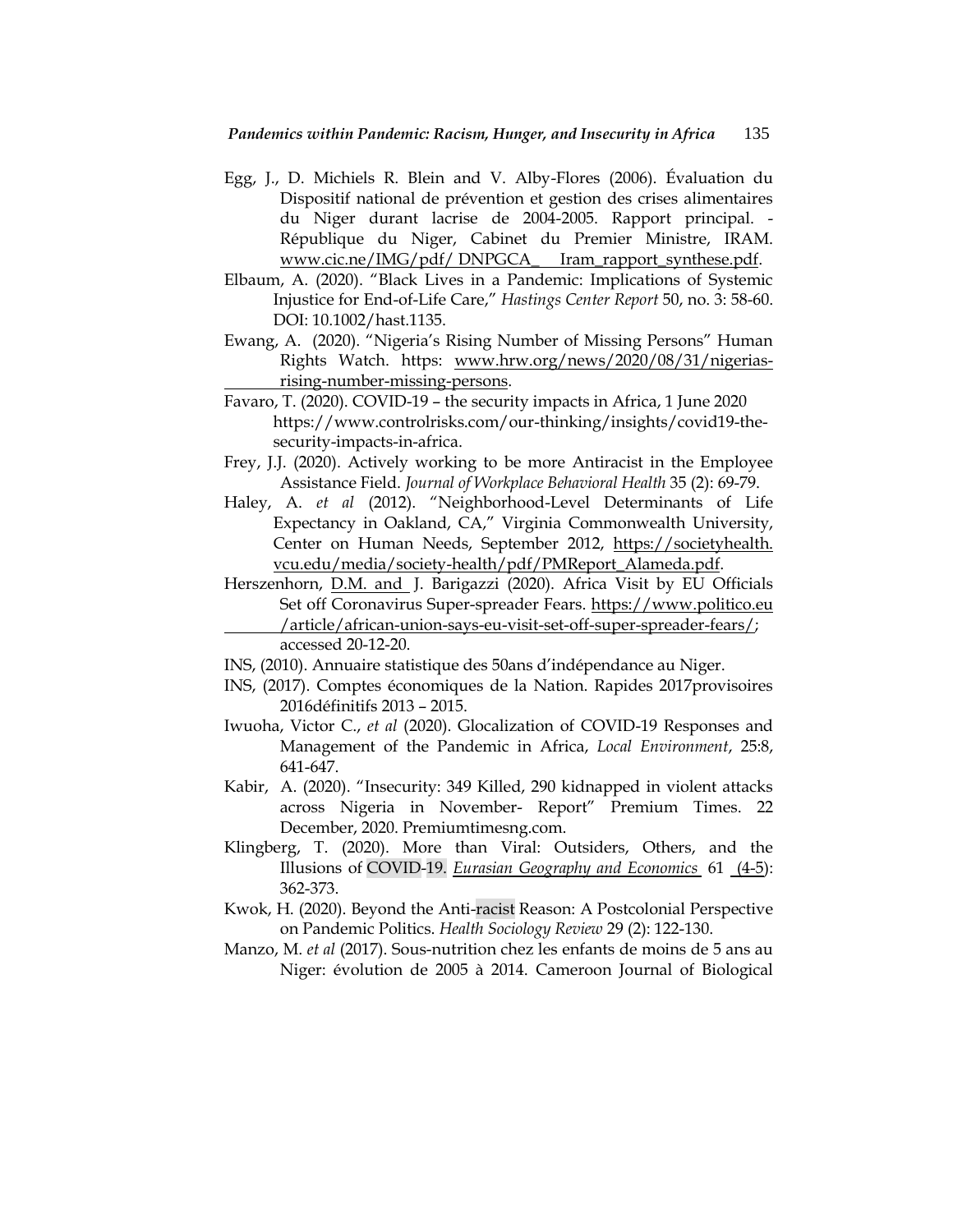and Biochemical Sciences 2017, 25, 22-29ISSN 1011- 6451/CJBBS.2017. Published Online (May 2017) (www.camjournals.org).

- Michiels, D., R. Blein and J. Egg (2011). Évaluation des systèmes de réponses à la crise 2010 au Niger. Délégation de l'Union Européenne au Niger. COWIIRAM.
- Michiels, D. and J. Egg (2007). avec les contributions de Blein Ret Delpeuch F, 2007. Les politiques de prévention et gestion des crises alimentaires. Enseignements de la crise du Niger de 2005. Série Études. Paris: MAEE/DgCiD. [www.iram-fr.org/pdf-publications](http://www.iram-fr.org/pdf-publications%20/504.pdf)  [/504.pdf.](http://www.iram-fr.org/pdf-publications%20/504.pdf)
- Michiels, D., J. Egg and R. Blein (2012). La répétition des crises alimentaires et nutritionnelles au Niger : la rénovation urgente des politiques de sécurité alimentaire. Cah Agric21: 302-10. doi :10.1684/agr.2012.058.
- [McVeigh,](https://www.theguardian.com/profile/karenmcveigh) K. (2020). Confounding': Covid may have Already Peaked in Many African Countries. Bill and Melinda Gates Foundation. Wed 16 Sep 202[0.https://www.theguardian.com/global-development](https://www.theguardian.com/global-development%20/2020/sep/16/confounding-covid-may-have-already-peaked-africa)  [/2020/sep/16/confounding-covid-may-have-already-peaked](https://www.theguardian.com/global-development%20/2020/sep/16/confounding-covid-may-have-already-peaked-africa)[africa;](https://www.theguardian.com/global-development%20/2020/sep/16/confounding-covid-may-have-already-peaked-africa) accessed 20-12-20.
- Murji, K., and P. Giovanni (2020). Racist Morbidities: A Conjunctural Analysis of the COVID-19 Pandemic. *European Societies*. https://0 doi-org.innopac.wits.ac.za/10.1080/14616696.2020.1825767. NHRC Press release. 19 July, 2020. [https://www.nigeriarights.gov.ng/](https://www.nigeriarights.gov.ng/%20nhrc-media/press-release/126-covid-)  [nhrc-media/press-release/126-covid-](https://www.nigeriarights.gov.ng/%20nhrc-media/press-release/126-covid-) 19-african-regional-humanrights-body-commends-national-human -rights-commission.html.
- OCHA, (2020). Niger Humanitarian Response Plan 2020. United Nations Office for the Coordination of Humanitarian Affair (UNOCHA)
- Juillet, (2020). [https://www.humanitarianresponse.info/en/op%C3%](https://www.humanitarianresponse.info/en/op%C3%25) A9rations/niger/document/niger-plan-de-r%C3%A9ponsehumanitaire-2020.
- Obinna, D. (2020). ‗Essential and undervalued': Health Disparities of African American Women in the COVID-19 Era'. *Ethnicity & Health*. [https://0-doi-org.innopac.wits.ac.za/10.1080/13557858.2020.](https://0-doi-org.innopac.wits.ac.za/10.1080/13557858.2020.%201843604)  [1843604.](https://0-doi-org.innopac.wits.ac.za/10.1080/13557858.2020.%201843604)
- Okereke, C. and K. Nielsen [\(2020\). T](https://www.aljazeera.com/author/kelsey_nielsen_200505105815551)he Problem with Predicting Coronavirus Apocalypse in Africa. https://www.aljazeera.com/ [opinions/2020/5/7/the-problem-with-predicting-coronavirus](https://www.aljazeera.com/%20opinions/2020/5/7/the-problem-with-predicting-coronavirus-apocalypse-in-africa)[apocalypse-in-africa;](https://www.aljazeera.com/%20opinions/2020/5/7/the-problem-with-predicting-coronavirus-apocalypse-in-africa) accessed 20-12-2020.
- Olaiya, T.T. (2020). NHRC condemns rising killings, rights violation during lockdown extension 12 May 2020 [https://guardian.ng/news](https://guardian.ng/news%20/nhrc-condemns-rising-killings-rights-violation-during-lockdown-extension/)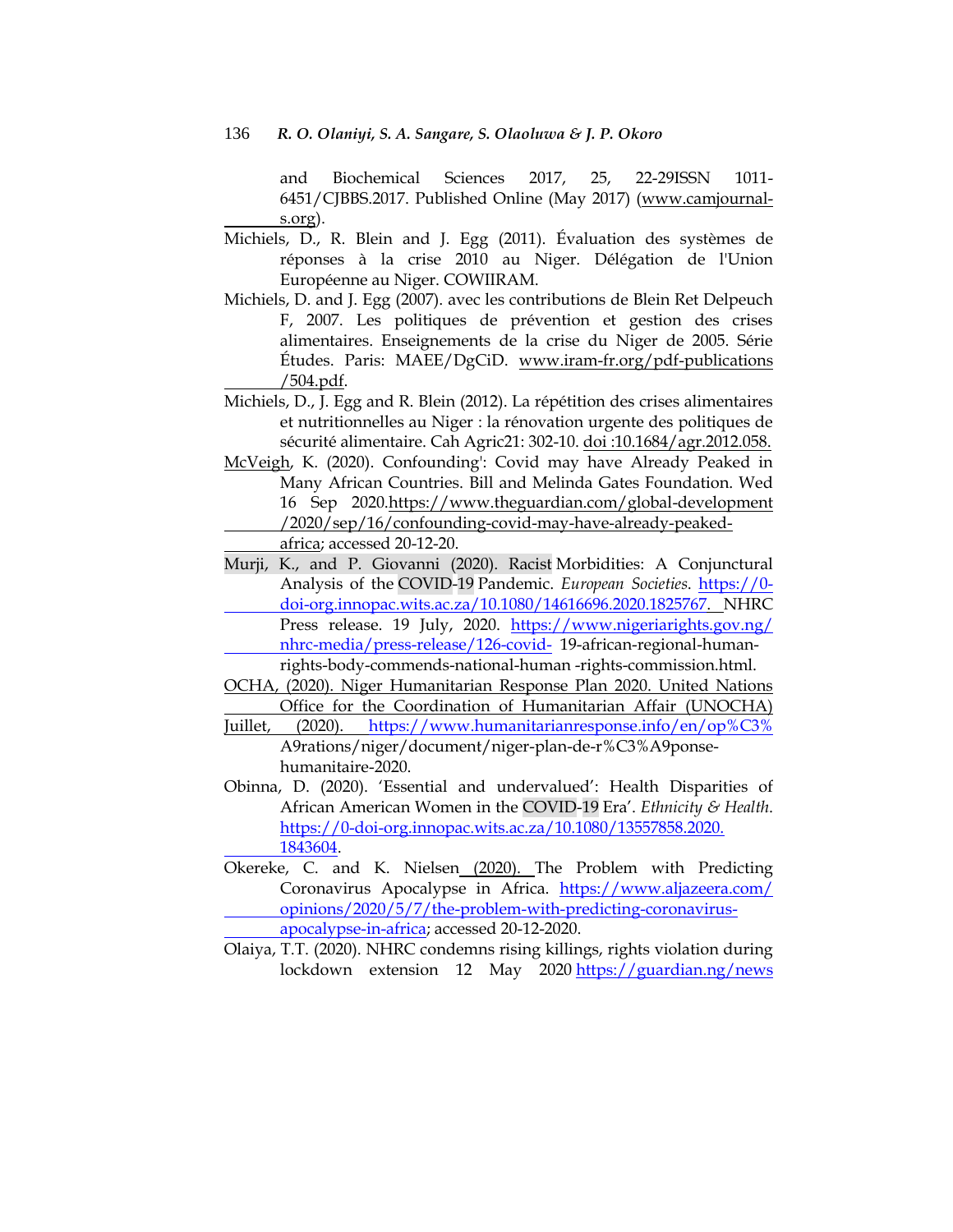[/nhrc-condemns-rising-killings-rights-violation-during-lockdown](https://guardian.ng/news%20/nhrc-condemns-rising-killings-rights-violation-during-lockdown-extension/)[extension/.](https://guardian.ng/news%20/nhrc-condemns-rising-killings-rights-violation-during-lockdown-extension/)

- Olaniyi, R.O. (2020). "Resurgence of Vigilantism in the Era of National Security Conundrum in Nigeria" Lead Paper presented at the National Conference on National Security at a Cross-Road: Seeking Recourse in the Humanities, Sciences and Technology organised by School of Secondary Education (Arts and Social Science Programmes), Emmanuel Alayande College of Education, Oyo, 10 November, 2020.
- Oriola, T.B. and W.A. Knight (2020). COVID-19, George Floyd and Human Security, *African Security*, 13:2, 111-115.
- Orjinmo, N. (2020). "Katsina: The motorcycle bandits terrorizing northern Nigeria<sup>"</sup> BBC News. [https://www.bbc.com/news/world-africa-](https://www.bbc.com/news/world-africa-53009704)[53009704.](https://www.bbc.com/news/world-africa-53009704) 5 July, 2020.
- Otekunrin, O.A., F.O. Fasina, A.O. Omotayo and A. Kram (2020). Assessing the Zero Hunger Target Readiness in Africa in the Face of COVID-19 Pandemic. *CarakaTani: Journal of Sustainable Agriculture, 35*(2), 213- 227. doi: [http://dx.doi.org/10.20961/carakatani.v35i2.41503.](http://dx.doi.org/10.20961/carakatani.v35i2.41503)
- Piscitelli, G. (2020). "Conflict and COVID-19 adds up to a Crisis within a Crisis in Libya" http: [www.msf.org/conflict-and-covid-19](http://www.msf.org/conflict-and-covid-19) addscrisis-libya.
- Staja, B., C. Lakeshia and G.B. Harleah (2020). Surviving Multiple Pandemics-COVID-19 and Racism for African American Older Adults: A Call to Gerontological Nursing for Social Justice. Journal of Gerontological Nursing | Vol46 | No 9 | 2020.
- [Rosman,](https://www.aljazeera.com/author/rebecca_rosman_151115051509649) R. (2020). Racism Row as French Doctors Suggest Virus Vaccine Test in Africa. [https://www.aljazeera.com/news/2020/4/4/](https://www.aljazeera.com/news/2020/4/4/%20racism-row-as-french-doctors-suggest-virus-vaccine-test-in-africa)  [racism-row-as-french-doctors-suggest-virus-vaccine-test-in-africa.](https://www.aljazeera.com/news/2020/4/4/%20racism-row-as-french-doctors-suggest-virus-vaccine-test-in-africa) Accessed 11-02-21.
- *The Black Scholar* (2020). Special Edition o[nVoices of Black Girls in Sister](https://0-www-tandfonline-com.innopac.wits.ac.za/doi/full/10.1080/00064246.2020.1816034)  [Mentors on](https://0-www-tandfonline-com.innopac.wits.ac.za/doi/full/10.1080/00064246.2020.1816034) COVID-19 and Racism . 50 (4).
- Thomas, D.R.D. (2013). *Africa and France: Postcolonial Cultures, Migration, and Racism*. Bloomington and Indianapolis: Indiana University Press.
- United Nations Children's Fund (UNICEF) (2020). *The Impact of COVID-19 on Food Security and Nutrition* [Internet].[cited 2020 October 19]. Available from: [https://data.unicef.org/resources/jme-report-](https://data.unicef.org/resources/jme-report-2020/)[2020/.](https://data.unicef.org/resources/jme-report-2020/)
- World Food Programme (WFP) (2020). *HungerMap*[Internet].[cited 2020 October 19]. Available from[: https://hungermap.wfp.org/.](https://hungermap.wfp.org/)